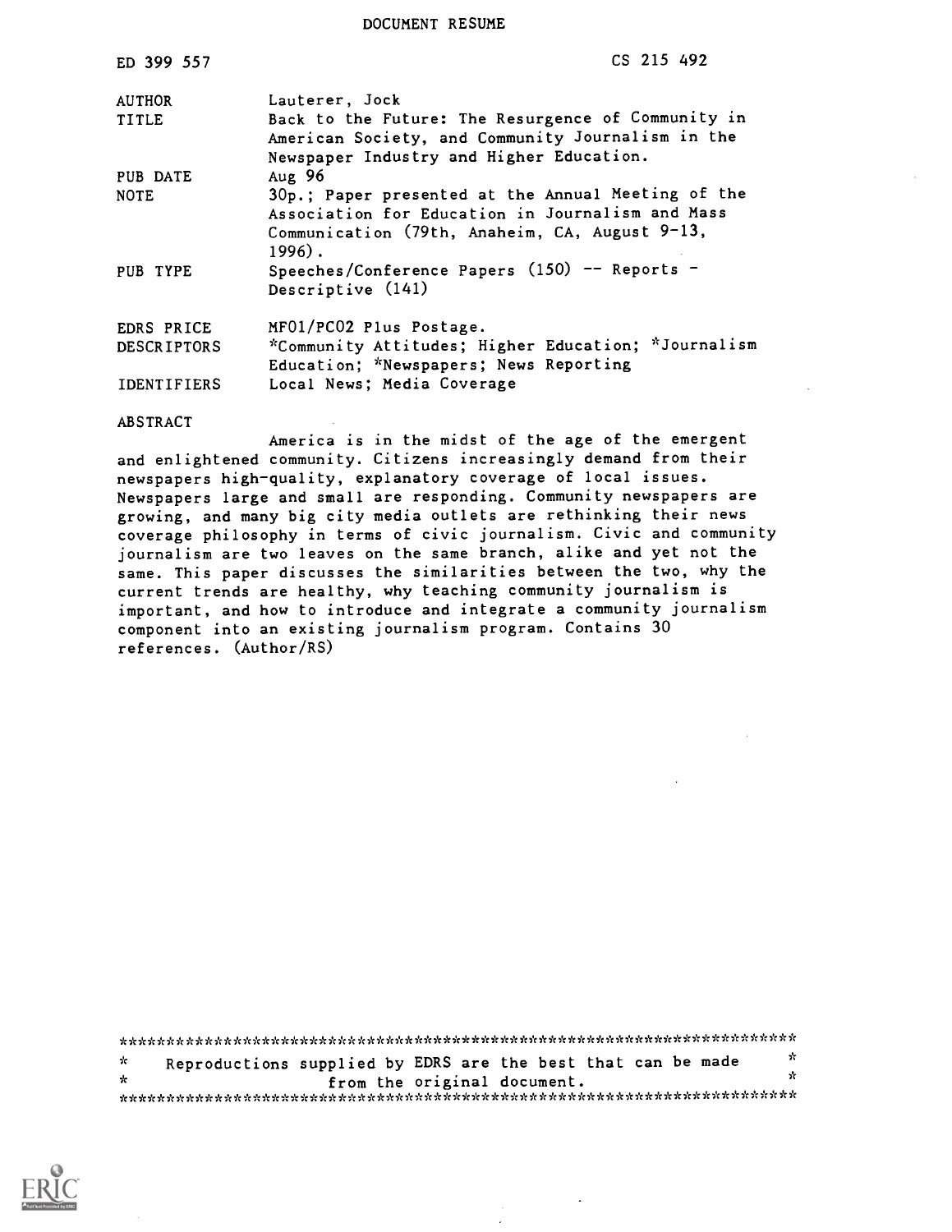Back to the Future: Back to the Future:<br>  $\begin{array}{r} \text{Back to the Future:} \\ \text{On } \\ \text{On } \\ \text{On } \\ \text{On } \\ \text{On } \\ \text{On } \\ \text{On } \\ \text{On } \\ \text{On } \\ \text{On } \\ \text{On } \\ \text{On } \\ \text{On } \\ \text{On } \\ \text{On } \\ \text{On } \\ \text{On } \\ \text{On } \\ \text{On } \\ \text{On } \\ \text{On } \\ \text{On } \\ \text{On } \\ \text{On } \\ \text{On } \\ \text{On } \\ \text{On } \\ \text{On } \\ \text{On } \\ \text{On } \\ \text{$ and Higher Education

Written for the AEJMC Convention, Aug. 10-13, 1996

by Jock Lauterer

Associate Professor of Journalism The College of Communications The Pennsylvania State University University Park, Pa. 16802 (814) 863-7990 JGL3@PSU.EDU

PERMISSION TO REPRODUCE AND DISSEMINATE THIS MATERIAL HAS BEEN GRANTED BY

J Lauterer

TO THE EDUCATIONAL RESOURCES INFORMATION CENTER (ERIC)

U.S. DEPARTMENT OF EDUCATION Office of Educational Research and Improvement EDUCATIONAL RESOURCES INFORMATION CENTER (ERIC)<br>
This document has been reproduced as<br>
feceived from the person or organization<br>
originating it.

Minor changes have been made to improve reproduction quality.

Points of view or opinions stated in this document do not necessarily represent official OERI position or policy.



BEST COPY AVAILABLE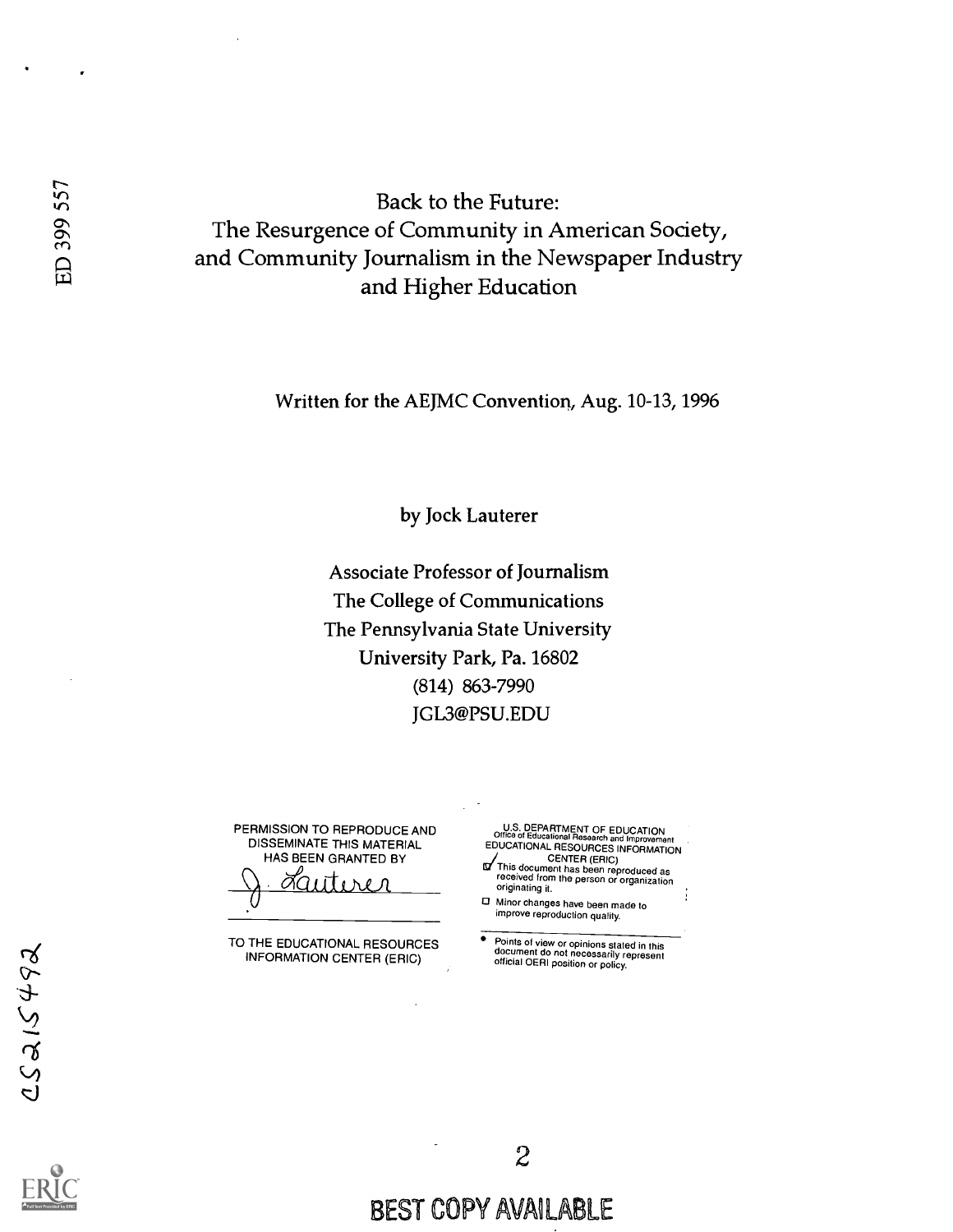#### Abstract

America is in the midst of the age of the emergent and enlightened community. Citizens increasingly demand from their newspapers high-quality, explanatory coverage of local issues. Newspapers large and small are responding. Community newspapers are growing, and many big city media outlets are rethinking their news coverage philosophy in terms of civic journalism. Civic and community journalism are two leaves on the same branch, alike and yet not the same. This paper discusses the similarities between the two, why the current trends are healthy, why teaching community journalism is important, and how to introduce and integrate a community journalism component into an existing journalism program.

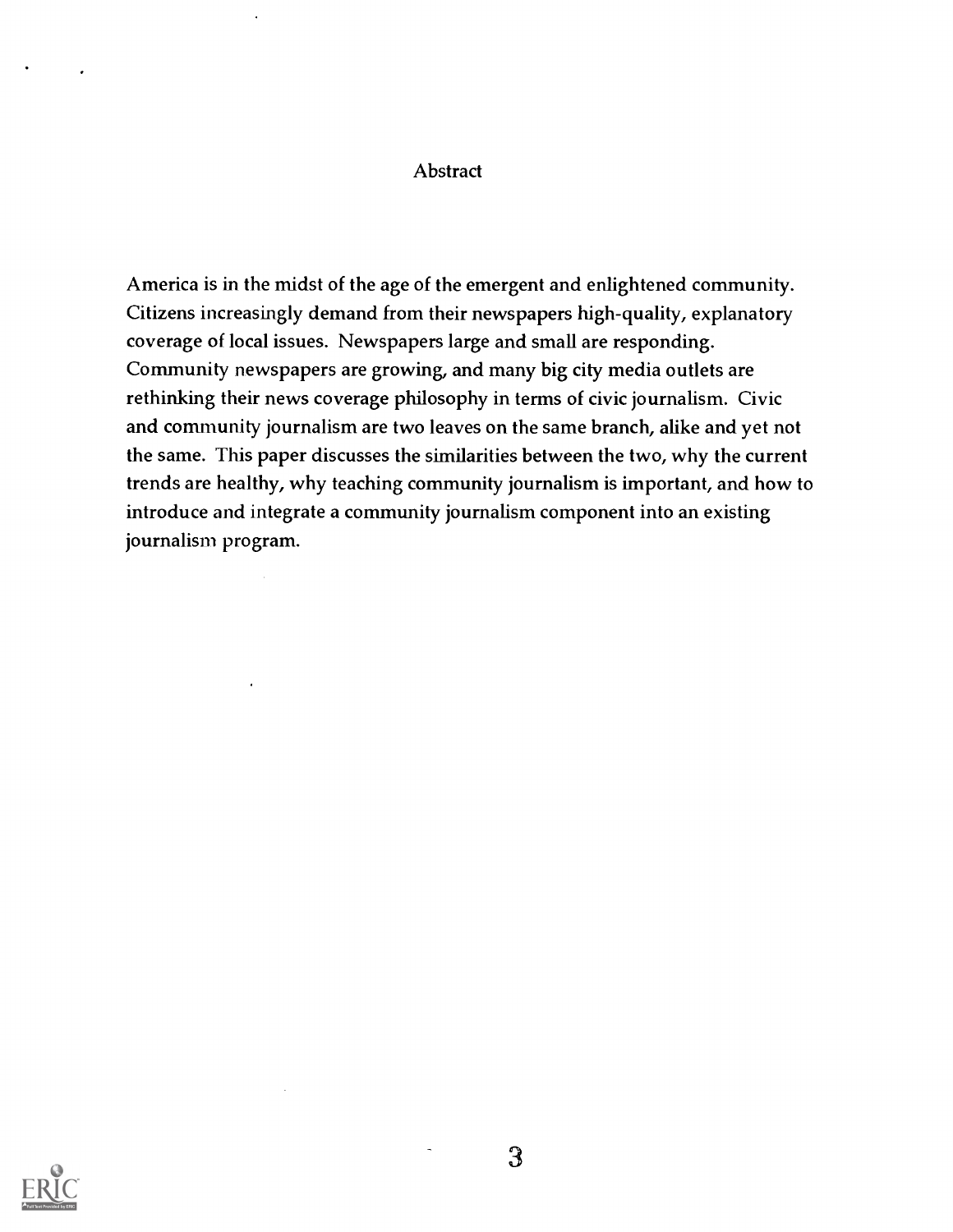Back to the Future: The Resurgence of Community in American Society, and Community Journalism in the Newspaper Industry and Higher Education

2

#### INTRODUCTION

The country is in the midst of the age of the emergent, enlightened community (Withrow, personal communication, 1995). American cities and communities are experiencing a profound shift in the way they view themselves and their media outlets — especially newspapers. The resulting ferment has spurred the growth of community newspapers in smaller markets while causing many major metro media outlets to drastically rethink and retool their news coverage in terms of civic responsibility and public participation. Community journalism ("rural civic journalism" to some) in America is resurgent, at both the grassroots and classroom levels (Lauterer, 1996, p. 5).

This paper will discuss why the growth of community newspapers is a healthy sign of the times, how civic and community journalism complement each other, why teaching community journalism is more important now than ever, and how to introduce and integrate a community journalism component into an existing journalism program.

#### COMMUNITY AND SOCIETY

Community is the buzzword of the '90s. The references to community abound at every turn.

Anita Hill, speaking last spring at the Pennsylvania State University, said, "If I could give you anything, I would give you a sense of community."

With her new book, Hilary Clinton has popularized the African saying, "It takes a village to raise a child."

During President Clinton's State of the Union address this year there were no less than 15 references to "community."

• Last fall, an issue of the New Yorker featured a young woman running a small-town newspaper just north of the city (The New Yorker, 1995, September, 11, pp. 44-53).

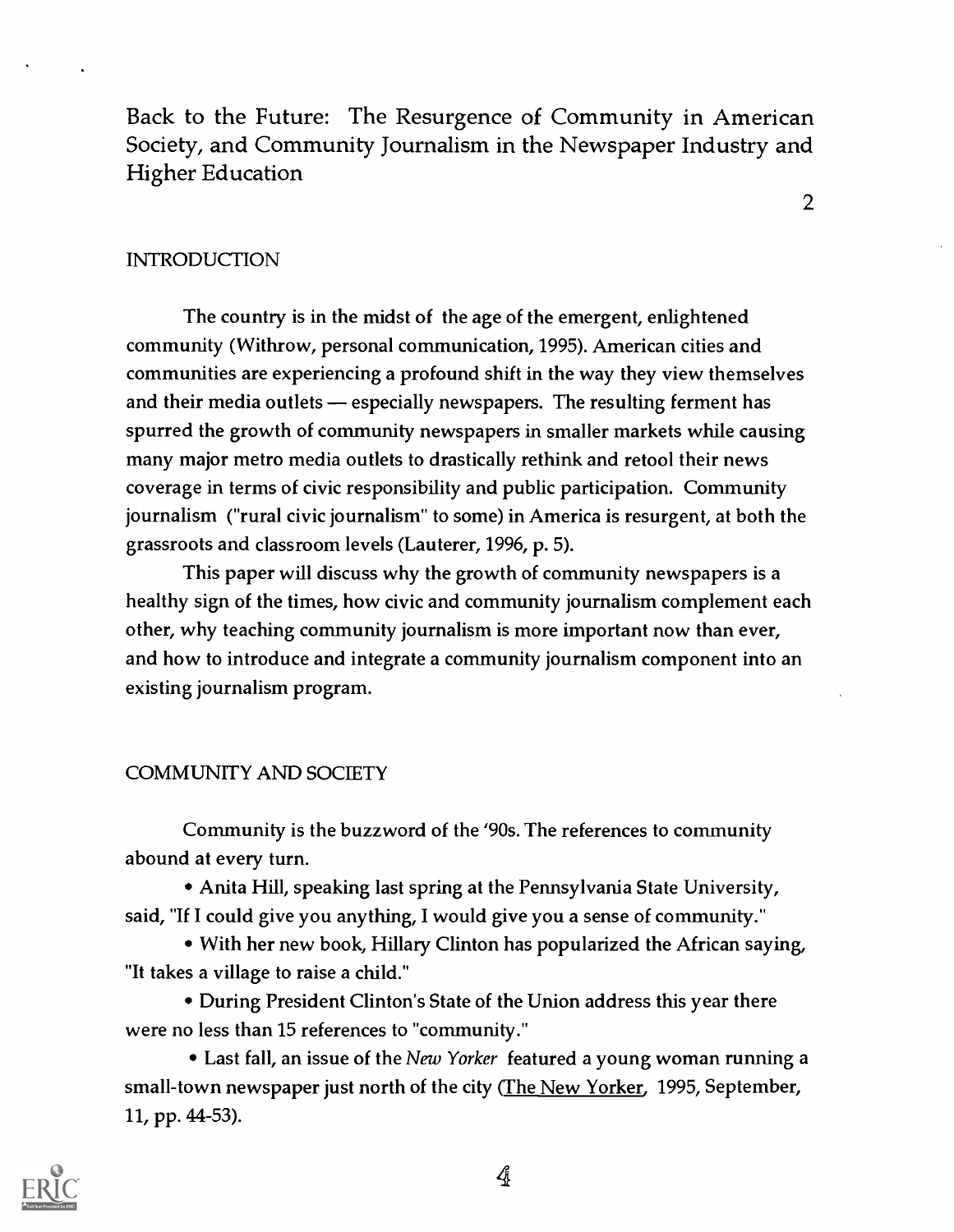• A recent Smithsonian magazine devoted eight pages to a story about a weekly newspaper in New Mexico (Smithsonian, 1995, October, pp. 89-98).

• In a guide book titled "Community Journalism: Getting Started" unveiled at their 1995 annual convention, the Radio and Television News Directors Foundation urged broadcast media outlets to become partners with newspapers as "a new way to cover tough issues" (The Radio and Television News Directors Foundation, 1995, p. 1).

A bumper sticker seen on a city truck in St. Petersburg, Ha.: "COMM/ UNITY: Different People; Common Ground" (Lauterer, personal observation, 1995).

• After the Oklahoma City bombing in 1995, a survivor told an AP reporter: "Community is more than just a bunch of buildings - it's a feeling " (Associated Press, 1995, April 20).

Community is a hot topic because American culture has taken a philosophical swing toward all things more personal, and therefore smaller. In short, big is out, small is in. From user-friendly personal computers to "human scale" architecture (ex: Camden Yards), from the Mazda Miata to microbreweries, America's yearning for inclusiveness is reflected in the public demand for products that make the consumer feel recognized, affirmed and a part of something intimate and worthwhile (Withrow, personal communication, 1995).

One theory has it that the growth of this "communitarian" spirit is due in part to a backlash to the "me-first '80s." Nowadays, people crave inclusiveness, to be a part of a real community, a town with a strong sense of civic identity. As individuals we want and need to be recognized, valued and heard in the context of our towns (Withrow, personal communication, 1995). However, a city is not a community; it cannot nurture in the way a community can. That is why cities are evolving into what has been called "a community of communities" (Raspberry and Etzioni, 1995).

What is a community? The North Carolina poet Elizabeth Sewell writes, "As we seek the self-unraveling clue  $-$  A sense of place is but the beginning"

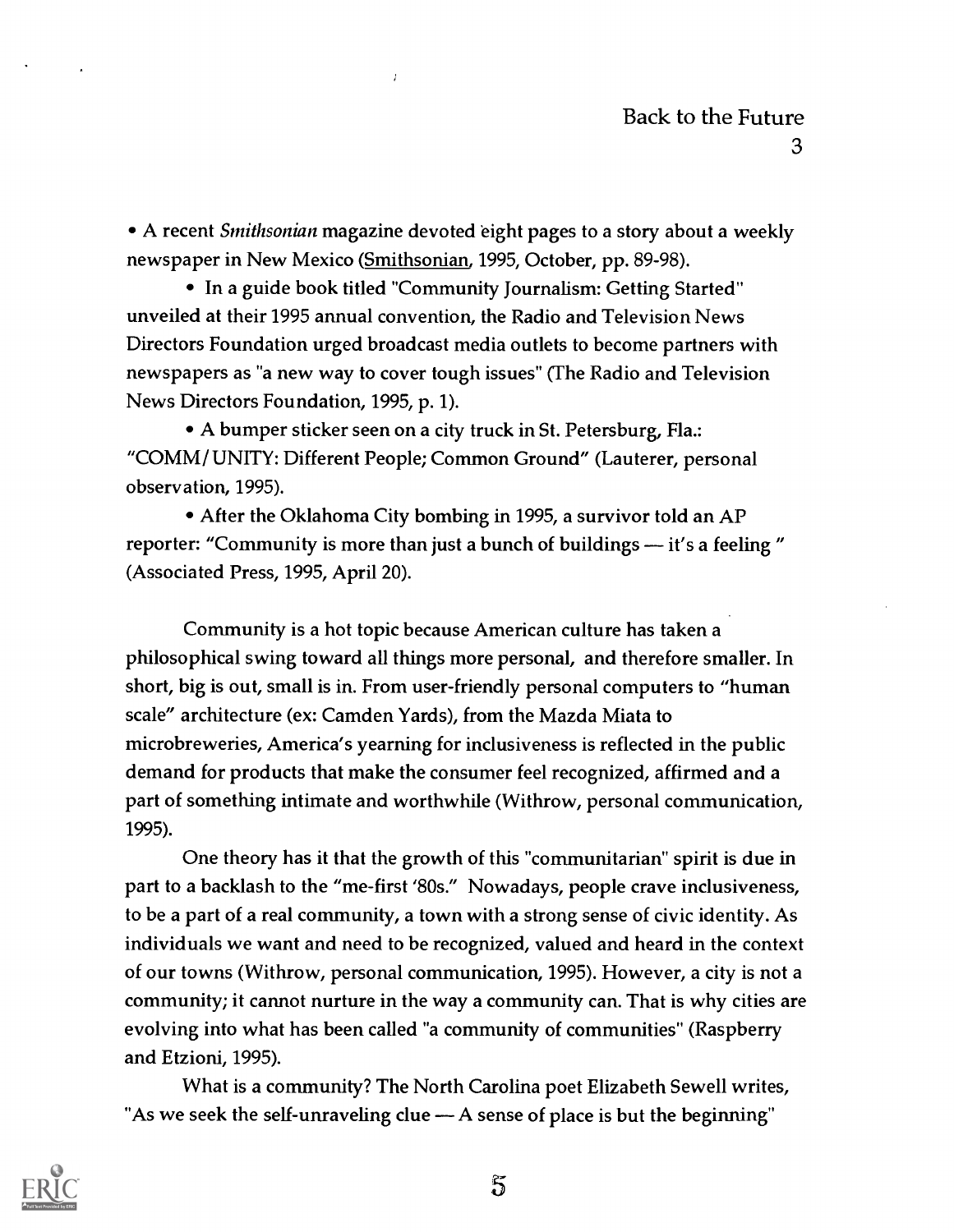(Sewell, 1968, p. 31). Geographically, community is a discernible physical area encompassing few enough people that they can possess a definite sense of place, of open communication, of unity and of one-ness (Beittel, 1992, p. 27). Simply, that usually means smaller towns ranging in population from several hundred to several thousands. (Lauterer, 1995, p. 11).

There exists a second way of thinking about community. Philosophically, community can be said to exist when people share more than just geography, but also distinct core values, or an intellectual or professional orientation, ethnic background, religious persuasion, or even sexual preference.

So that within any major metropolitan city, various "communities" can and do flourish by nurturing and articulating their core values to their members. Affinity groups can range from the philosophical-intellectual (Portland, Oregon's community of poets), ethnic neighborhoods (Asheville, North Carolina's Greek Orthodox community), to ethnic-sexual orientation groups (the Irish-American Gay, Lesbian and Bisexual Group of Boston). Each has its own identity, and very often a "community" newspaper to package news of specific interest to that constituency, while articulating and reinforcing the community's core values in an intimate, inclusive way that larger media can only mime at best (Lauterer, 1995, p. 11).

## THE NEWSPAPER INDUSTRY AND COMMUNITY

Though it is difficult to define a community newspaper by circulation numbers alone, a useful yardstick has been provided. The American Society of Newspaper Editors draws the line in the sand between large and small newspapers at the 50,000 circulation mark (ASNE, 1993, p. 2).

According to the 1996 Editor&Publisher Year Book, 84 percent of the nation's 1,533 daily newspapers are classified as "small newspapers" by ASNE. Of those 1,287 papers, 82 percent (1,061 papers) have circulations under 25,000.

In terms of the work force, 53 percent of all people working at daily newspapers in the United States work at small dailies (ASNE, 1993, p. 2-7).

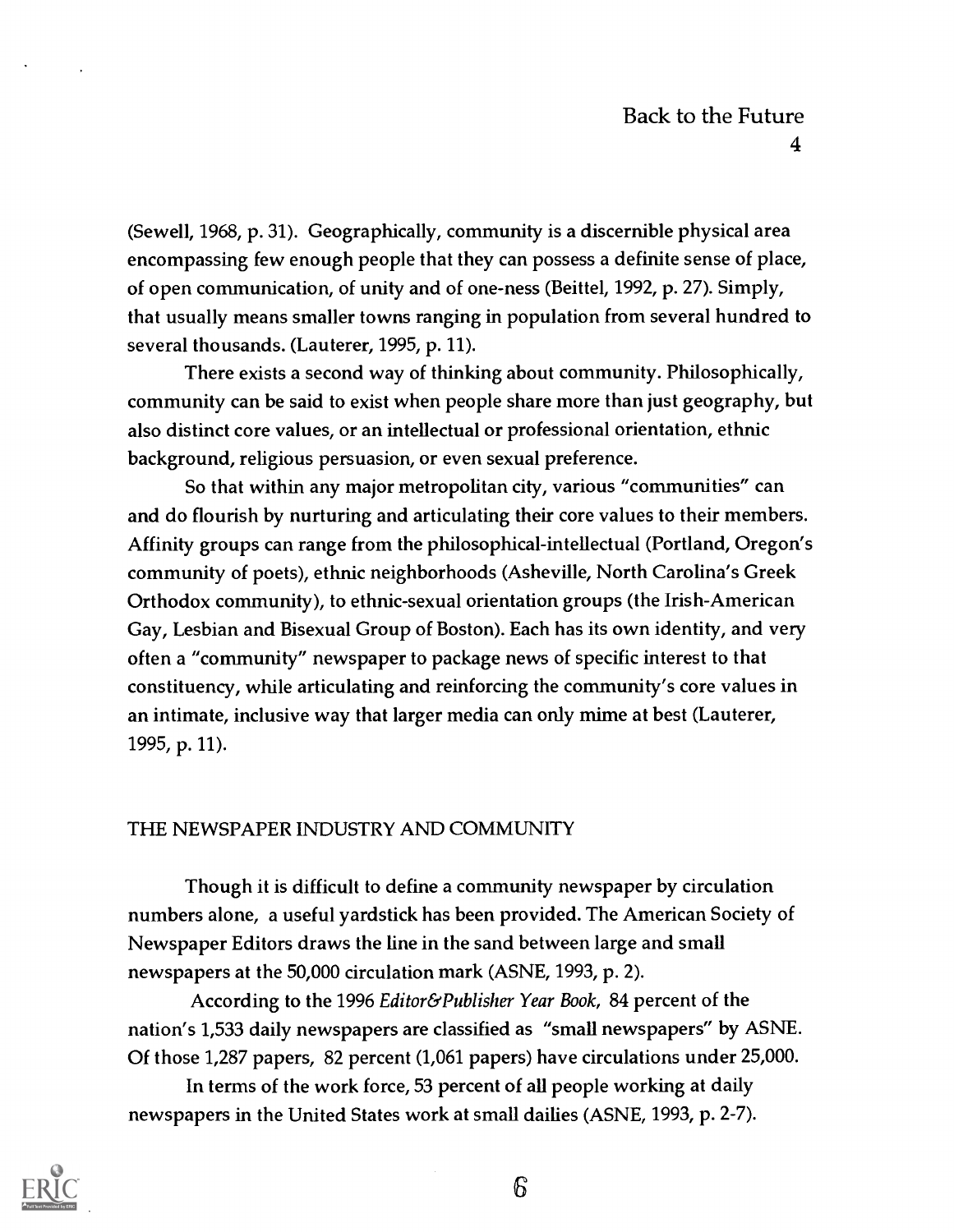In addition, there are 7,437 weeklies with an average circulation of 7,600 reaching 56.7 million readers — an all-time high (Newspaper Association of America, 1994, p. 21).

Ours is a country dominated in numbers by small newspapers, the overwhelming majority of which can be considered community newspapers by virtue of their fundamentally reciprocal and at times synergistic relationships with their host communities. Community newspapers, which throw much of their news and editorial weight behind providing local coverage and bringing the news home by finding the significant local angle to national and international stories, embrace their civic role by recognizing their public mandate to promote the general welfare of the community. The finest community newspapers recognize and accept this veritable covenant with their towns: that they are key stakeholders and players in the forces that help build and celebrate their communities. It is at this junction that community journalism intersects with civic and/ or public journalism.

#### CIVIC/ PUBLIC JOURNALISM AND COMMUNITY JOURNALISM

Civic or public journalism dovetails neatly with community journalism at several junctions, but nowhere more succinctly than in the area of the public life of the community and/ or city.

Writing for the ASNE spring 1996 convention in Washington, D.C., City Editor Rick Thames of the Charlotte Observer said, "Public journalism (or civic journalism) essentially means equipping readers with what they need to be responsible citizens."

The Charlotte Observer, with a circulation of roughly 240,000 in a city of 340,000 people, is not a community newspaper, and yet with the 1994 landmark public journalism project "Taking Back Our Neighborhoods," the Observer shed its detached perspective, got out of the newsroom, into the community and became involved with residents in a way very familiar to community journalists. Thames wonders about public journalists "treading the slippery slope" of

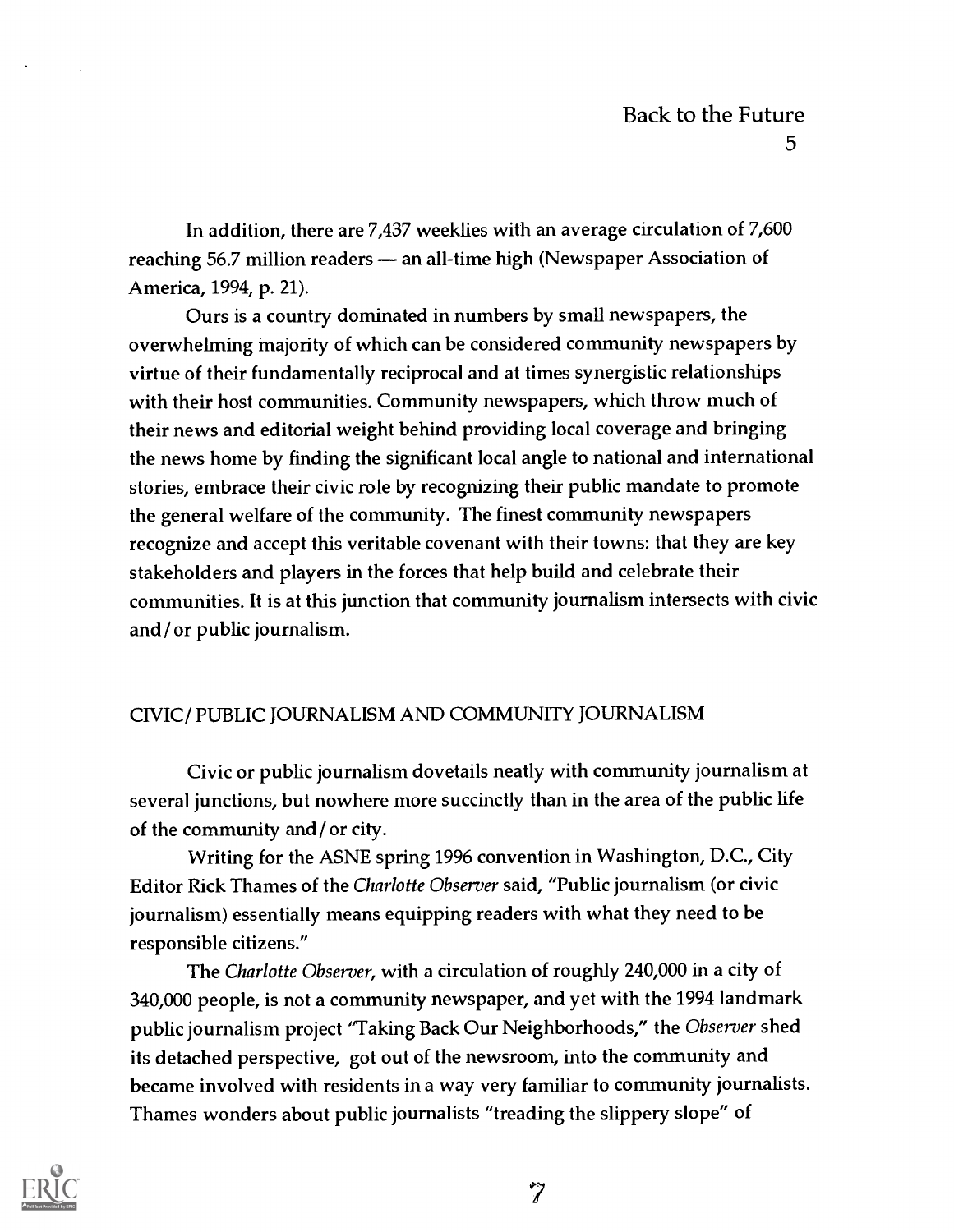becoming too involved (Thames, 1996, pp. 1-3). Quality community journalists, too, spend much of their time negotiating that slope, constantly gauging the proper balance.

At smaller community newspapers, this dance along the edge is made even more treacherous because of economic considerations. Even as far back at 1948, Frank E. Gannett realized this ethical conundrum, saying, "The independent community newspaper has two incentives: to promote the general welfare and to make money. Like the physician, it (the newspaper) must be more concerned with the good that it does" (Freedom Forum, 1994).

Community journalists, by virtue of their natural proximity to their communities, don't have the luxury of what Jay Rosen calls "the illusion of themselves as bystanders." Any community journalist worth his or her salt would agree with Rosen when he asserts this perspective is "devastating" (Rosen, 1995). In community journalism, that detached attitude won't wash. "Stories generate immediate feedback," says Fran Smith, editor of the Island Packet of Hilton Head, S.C. "Knowing that we will face our sources and our subjects at the grocery store or in Town Hall or at the charity committee meeting helps keep us honest and fair" (ASNE. 1993, p. 3).

In the best cases, the conscientious community newspaper naturally practices many of the tenets of civic or public journalism. Former Milledgeville, Ga., Union-Recorder Editor Cecil Bentley sees that close contact as an advantage when it comes to reporting on issues and concerns. Bentley says working at a community newspaper provides "an opportunity to have an impact on the community. People see me as being involved with their concerns. At a small newspaper, you have the luxury of closely following and reporting on those issues. I think the public enjoys the connection they have with a community  $p$ aper — a relationship that probably is not as strong at bigger newspapers" (ASNE, 1993, p.6).

Perhaps it is this untethered relationship at many larger papers that helped bring about public journalism. Arthur Charity suggests that a "widespread professional dissatisfaction" led to the "grassroots reform movement known as public journalism." He describes editors and reporters as "increasingly

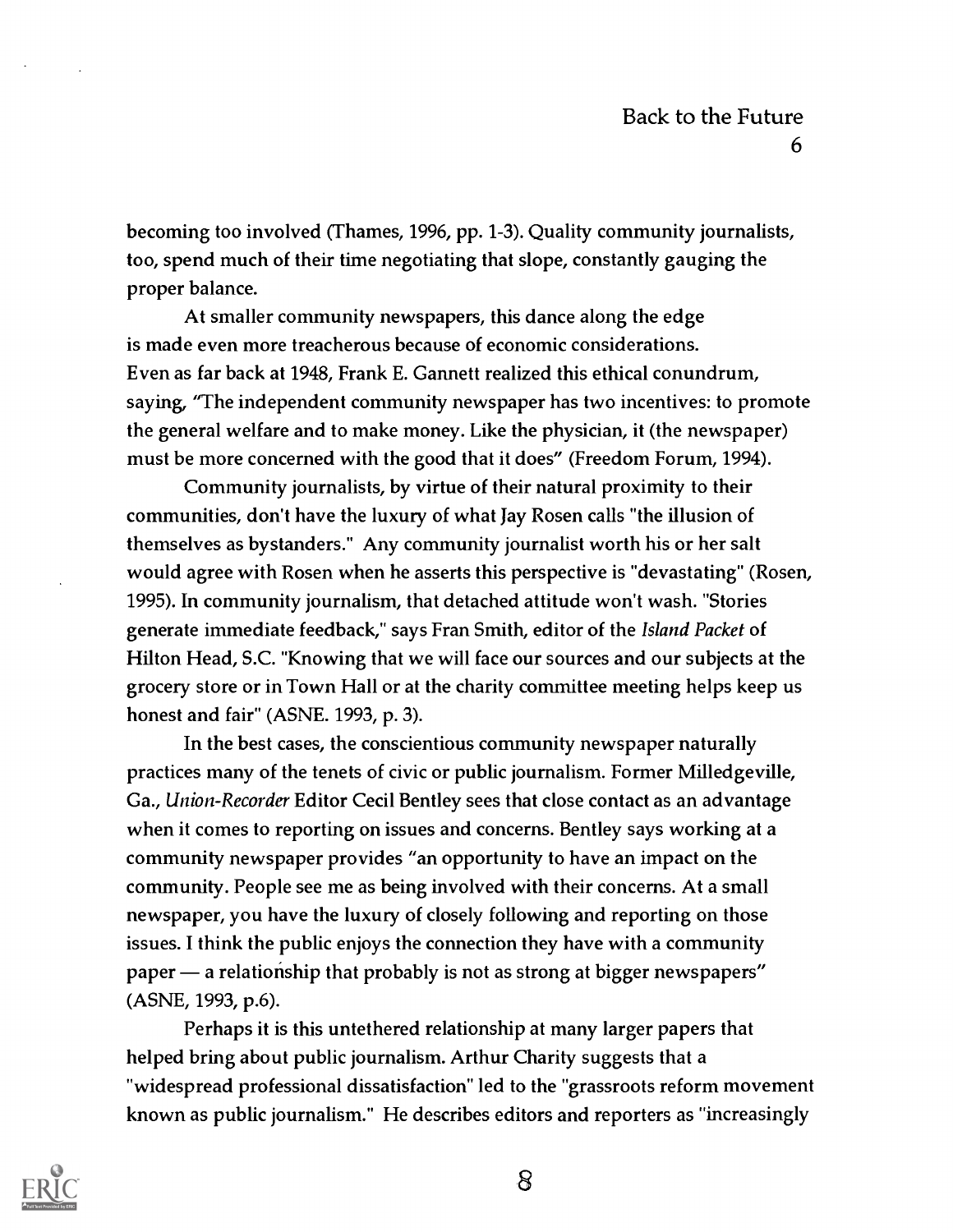restless with a style of journalism that just didn't seem to work" (Charity, 1995, p.1). But many successful community journalists would cheerfully take Charity to task over his blanket claim that all journalism isn't working.

Indeed, much of the discussion about public and civic journalism seems to begin with the unquestioned negative premise that something drastic is needed, in the words of Carl Sessions Stepp, "to jump-start a tired industry" (Stepp. 1995. p. 40), which, by inference, also includes community newspapers.

One of the founding fathers of public journalism, James Batten, spent years in community journalism and took a more positive and therefor more useful spin for newspaper people of all walks. Writing in *Editor&Publisher*, Thomas Winship quotes Batten's words to his flagship paper, the Miami Herald, "I think it's good that our people realize it's not enough to just lay out the wickedness of its world ... that they're also asking, How can I help my community? How can I help it do a better job?" (Winship, 1995, p. 32).

Helping one's community is one of the main support pillars of community journalism. "Helping public life go well," says Davis "Buzz" Merritt in his new book on public journalism, becomes a moral imperative for the newspaper, be it a community, civic or public newspaper (Merritt, 1995, pp. 113-114).

Merritt's basic tenets ("mental shifts") are so accessible and plain-speaking that they provide philosophical sustenance for all public, civic and community journalists alike:

"It moves beyond the limited mission of 'telling the news' to a broader mission of helping public life go well, and acts out of that imperative.

"It moves from detachment to being a fair-minded participant in public life ... it's practitioners remember that they are citizens as well as journalists.

"It moves from worrying about proper separations to concern with proper connections.

"It moves beyond only describing what is 'going wrong' to also imaging what 'going right' would be like.

• "It moves from seeing people as consumers - as readers or nonreaders, as bystanders to be informed  $-$  to seeing them as a public, as potential actors in arriving at democratic solutions to public problems."

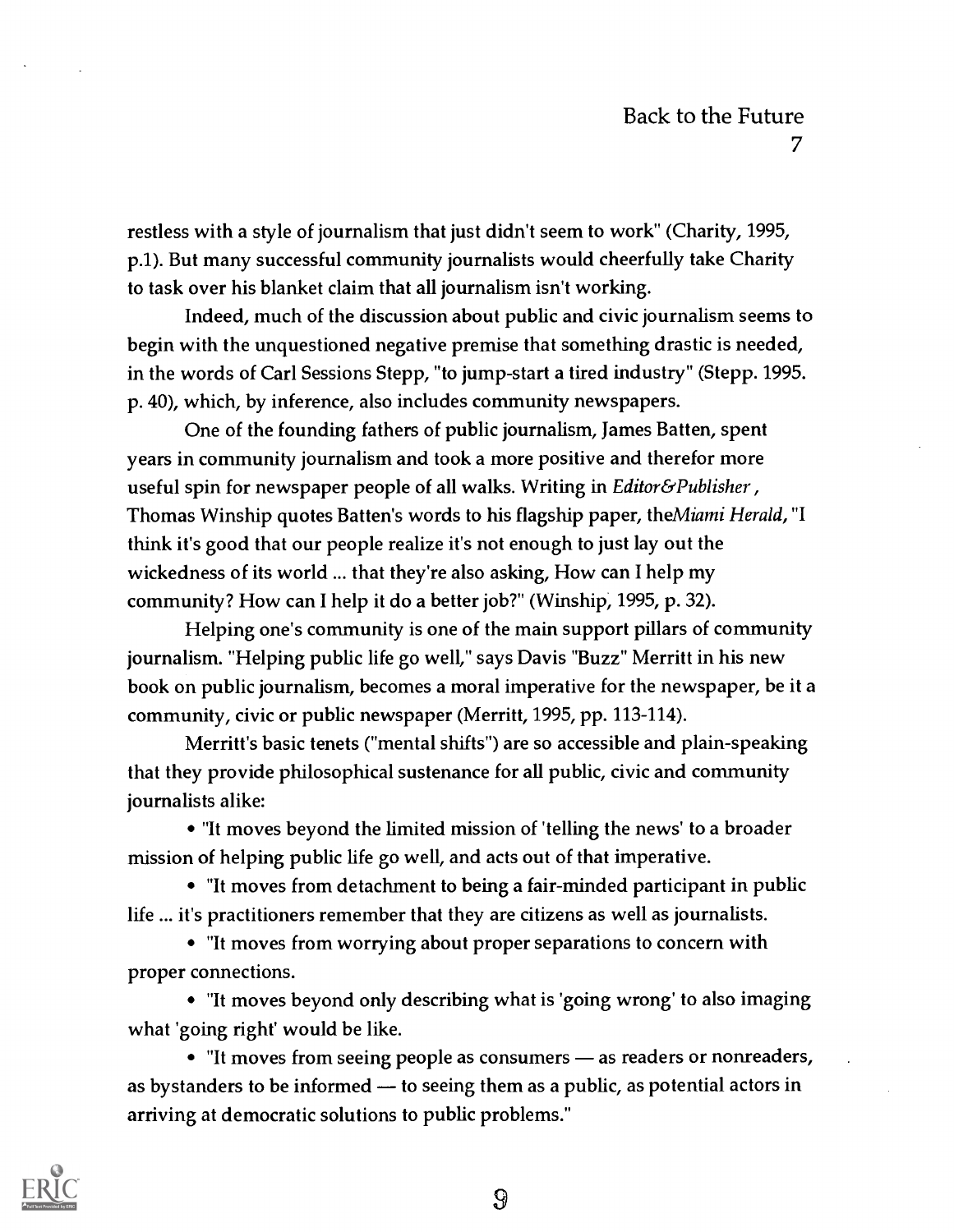The recent growth of civic or public journalism has thrust community journalism into the national spotlight. In reinventing themselves as newspapers primarily dedicated to their *communities' public interest*, the major metro dailies are paying tribute to the good works of thousands of dedicated, involved and conscientious community newspaper people nationwide. There are those who feel that the finest community newspapers have been doing civic/ public journalism all these years at the grassroots level, quietly and without fanfare (Stiff, 1996).

• Reporters at the *Daily Courier*, a 10,000 circulation daily in Forest City, N.C., write weekly personal editorial columns, according to editor Ron Paris, partly as a way to stay connected, open, accessible and human to the readers (Paris, personal communication, 1996).

• The North Hills News Record, a 17,000 circulation Gannett community daily just north of Pittsburgh, Pa., assigns to each reporter a "reader advisory group" which meets occasionally with the reporter to provide honest feedback. According to executive editor Rich Leonard, this sort of accountability, or "strategic ascertainment," helps the newspaper focus on the real issues facing the community (Leonard, personal communication, 1996).

• The *Tryon* (N.C.) Daily Bulletin, a quarter-fold newspaper whose nickname is "the World's Smallest Daily Newspaper," and whose motto is "Multum in Parvo" (Much in Little), held a town-meeting-style forum titled "The Role of the Newspaper in Our Community: Spectator, Reporter, or Cheerleader?" The forum was co-sponsored by the Chamber of Commerce and the local community college and was covered by the local National Public Radio station. Afterward, when the editor-publisher was told he had just practiced "civic journalism," he indicated he was unfamiliar with the term (Byrd, personal communication, 1995).

It would be easy to assume that civic or public journalism is the larger papers' spin for what the best and most forward-thinking community papers have done all along: keeping their doors open - both philosophically and physically, de-emphasizing conflict and the political minutiae in news coverage,

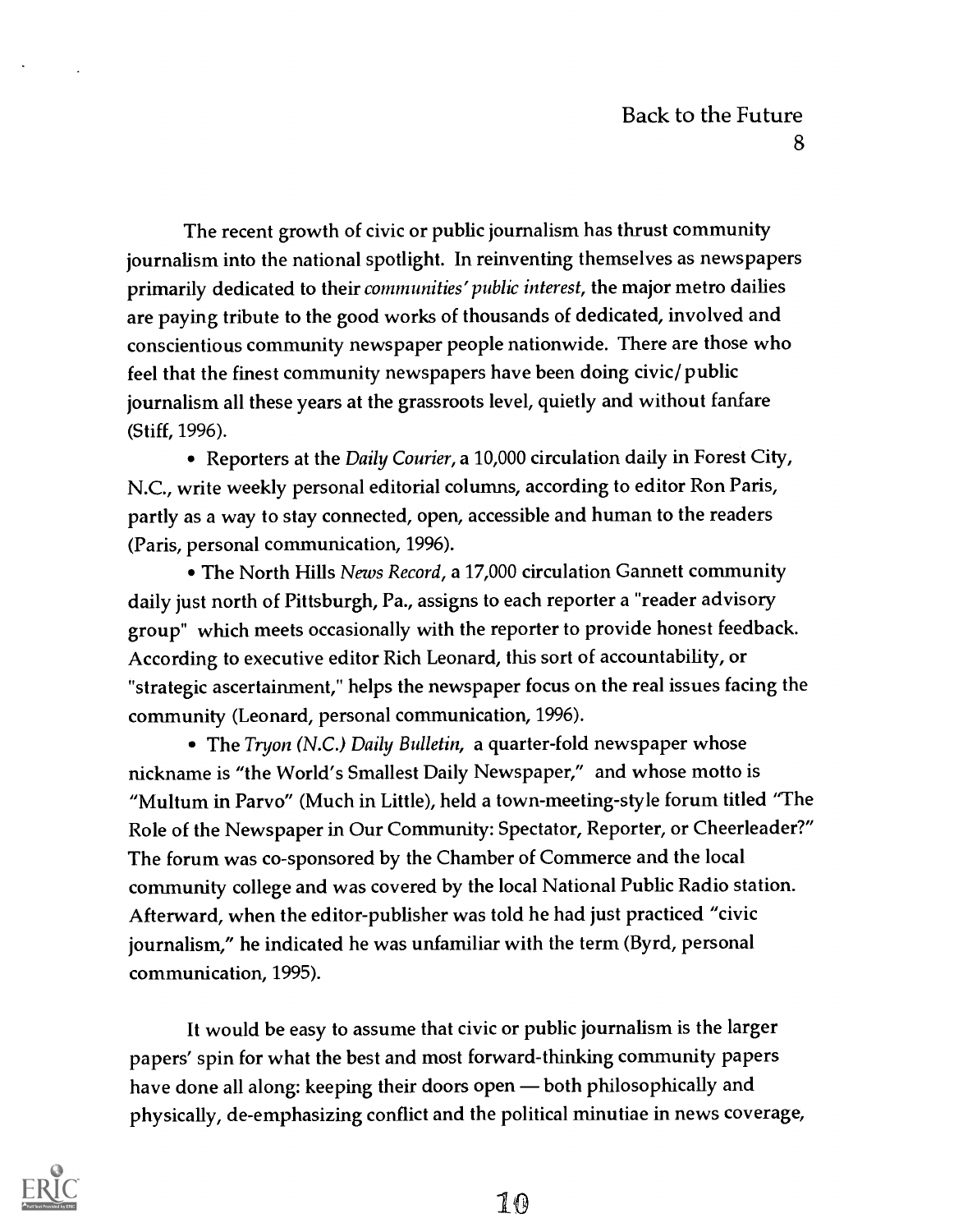stressing problem-solving and reader involvement, while maintaining a weather eye to the larger picture of community change and growth. The better community papers have historically and naturally embraced their reciprocal relationship between their community (their public) and their mandate to provide coverage of civic and public affairs that is bold yet benevolent, successoriented and positive without pandering (Lauterer, 1996, p. 12).

However, "It would be a mistake to assume that all community newspapers are doing civic journalism," says Kansas State University's John Neibergall, executive director of the Huck Boyd National Center for Community Media. But he agrees with the assertion that the basic tenets of quality community journalism and civic journalism are more alike than they are dissimilar. Both are dedicated to what Neibergall calls "Community Building Through (Community) Journalism." (Neibergall, personal communication, 1996).

Cy Porter, writing in the Radio and Television News Directors Foundation reference "Community Journalism: Getting Started," argues that quibbling over labels is as silly and counterproductive as Nero fiddling while Rome burned. In the publication funded by the Pew Charitable Trusts, Porter says: "Choose what name is most comfortable for you, but civic, community or public journalism is more than "plain old good journalism." This style of journalism not only enables you to provide your audience better coverage, but also opens an important. community dialogue and creates a forum to help solve the day's pressing issues" (Porter, 1995, p. 1)

#### WE'RE ALL IN THIS TOGETHER

#### What is community journalism?

The fire in the belly of community journalism is best captured in the motto of the McComb, Miss., Enterprise-Journal. Below the newspaper's nameplate each day is found the forthright declaration of interdependence, "The one newspaper in the world most interested in this community."

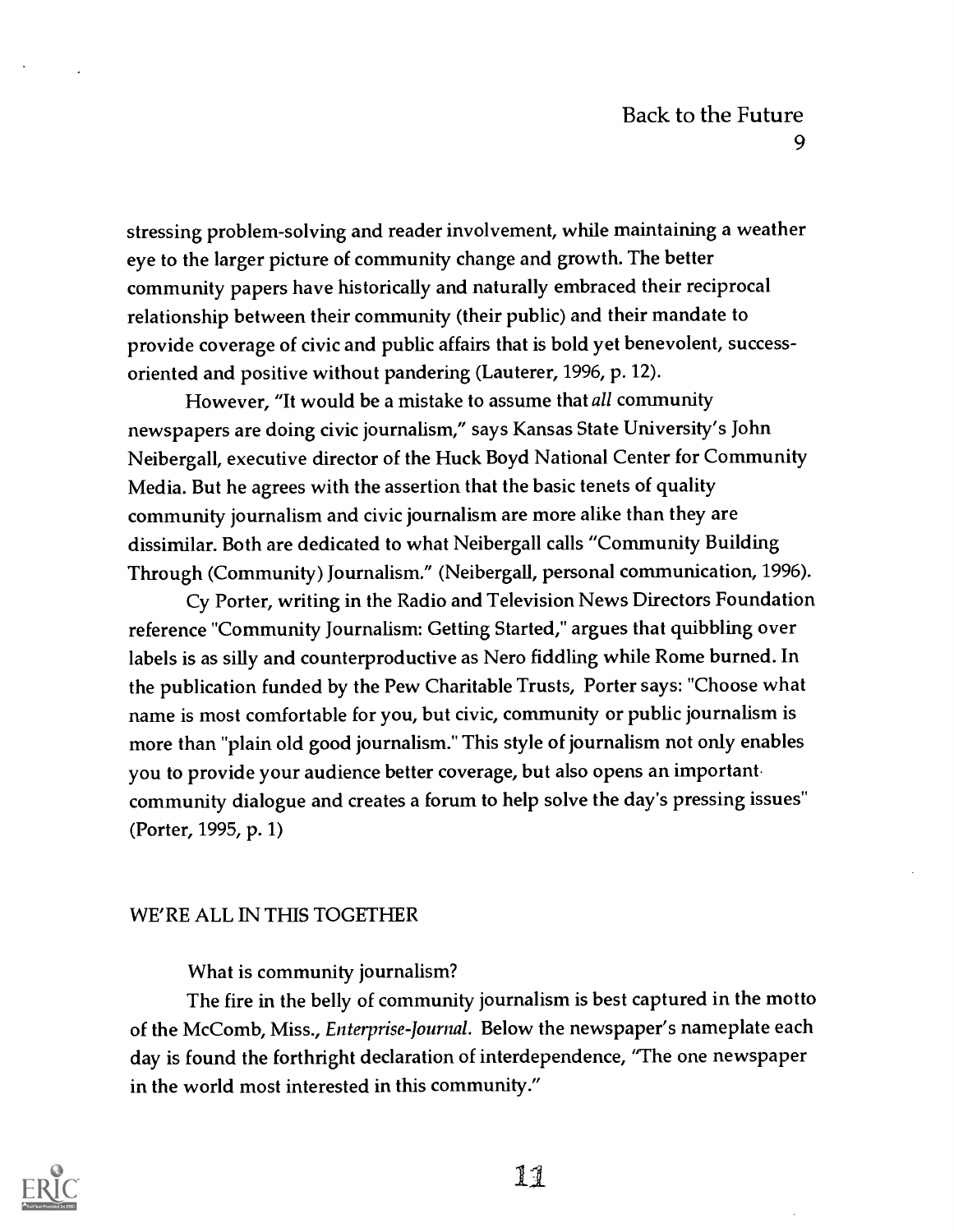According to recently published textbook on the subject, the label "community newspaper" and "community journalism" includes weeklies, semiand tri-weeklies, small five and six-day-a-week dailies, and seven-day-a-week dailies with circulations up to 50,000 (Lauterer, 1995, p. xv), though many would argue that a newspaper has an increasingly difficult time retaining its innate neighborliness when its circulation creeps toward 30,000 (Byerly, personal communication, 1995). The healthiest community papers embrace their primary calling of emphasizing local news and attempting to localize any nationallyoriented story that they run. A successful community newspapers must cope with the temptation to grow to the extent that it loses touch with the basic tenets and endearing characteristics that gave it its distinctive identity in the first place.

Ken Byerly, community newspaper editor and University of North Carolina-Chapel Hill journalism professor emeritus, originated and popularized the term in the late '50s when he inherited a course at Carolina titled "Country Journalism." Thinking that label sounded too limited and provincial, Byerly retitled the course and wrote a seminal book on the subject with the new name that reflected his philosophy: "Community Journalism" (Byerly, personal communication, 1995). Originally, the term "community journalism" referred only to small-town weeklies, mostly what used to be called "non-dailies" found in rural settings. But time and American society has broadened the scope of the definition to include community-minded dailies with circulations pushing that 50,000 figure (and sometimes exceeding it), as well as publications from affinity groups and niche communities within the larger geographical context.

Byerly and others argue that between the paper and the community there exists a mutually-beneficial, reciprocal relationship not found between the media and the city in most major metro centers. In the smaller setting a contract exists between the community and the newspaper. Both are dedicated to survival and quality-of-life issues, as well as to the Big Picture: where the community is going and how it intends to get there. In short: the enlightened community newspaper realizes "we're all in this together.'" If this philosophy resonates with civic/ public journalists, then that should tell us something (Byerly, 1961, pp. 25-26; and Lauterer, 1996, pp. 175-182).

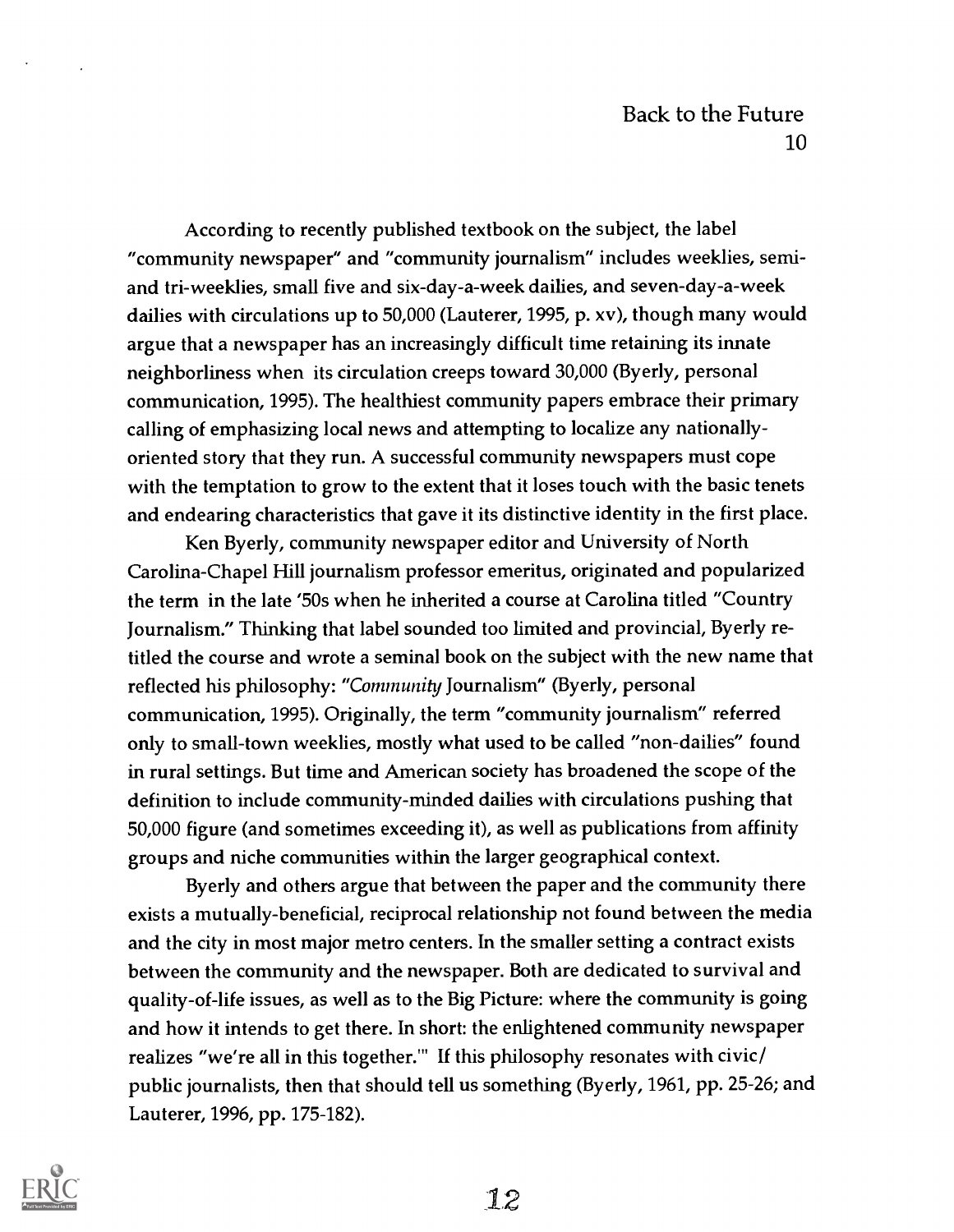## Back to the Future 11

#### COMMUNITY JOURNALISM ON THE FRONT BURNER

Just as community is a buzzword for society in the '90s, so local news is the hot button for the journalism industry. Readers crave and demand local news. As one Pennsylvania editor said bluntly: "Local news? It's the only game in town" (Sachetti, personal communication, 1994).

Community newspapers are uniquely positioned to take advantage of this wave of national interest in all things related to communities and local affairs. This phenomenon means savvy niche publications and enlightened community newspapers are in the right place at the right time doing the right thing (Lauterer, 1995, p. 208).

Weekly newspapers, by virtue of their publication cycle and format, have typically provided the most local-rich coverage of their communities. These "mothers of all community newspapers," have enjoyed a consistent rise in readership since the '60s, according to National Newspaper Association figures. Though the number of actual weeklies has decreased by 737 since 1960, the average circulation is at an all-time high of 7,629 and so is the total readership, topping out at a record high of 56.7 million (NAA, 1994, p. 21).

These glowing statistics fly in the face of the common doom and gloom newspaper readership figures coming out of major daily corporate offices. Weekly community newspapers have gained readership, in contrast with declining readership figures for the major metro dailies because community newspapers give their readers something most big dailies don't or won't provide (Dible, personal communication, 1996).

In addition to saturation local coverage, readers value physical accessibility, a critical common denominator found among successful community papers. In communities across the country, people still want to be able to walk through the front door at the hometown newspaper office and be able to talk to the reporter, editor or publisher. With that kind of neighborly, open-door policy, coupled with intensively local coverage, community papers are able to survive and in many cases thrive in spite of postal and newsprint cost hikes, big papers in their backyards, multiple TV/ cable stations, and competing online services

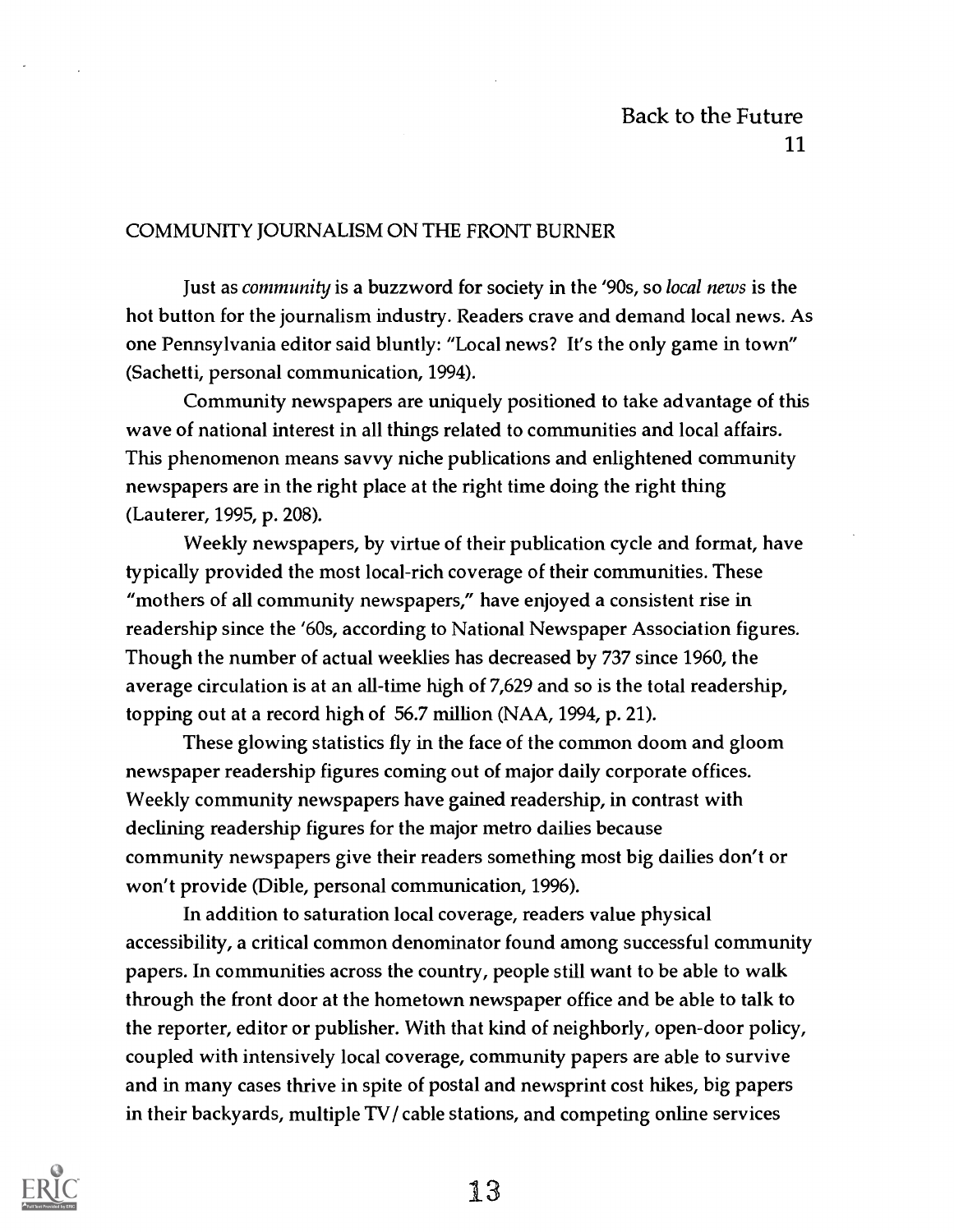(Lauterer, 1995, p. 10). It is no accident that the ASNE Small Newspaper Committee's latest brochure is titled "Thinking Big About Small Newspapers."

#### HIGHER EDUCATION AND COMMUNITY: "HOW 'M I DON'?"

When, in the mid-'80s, Charles Kuralt, speaking at a university commencement, challenged the media to become "relentlessly local," he might as well have been throwing down the glove to higher education as well.

Though it has taken another decade for Kuralt's dictum to take hold, the community "wave" has not gone unnoticed at America's universities. In 1993 Ernest Boyer called upon effective academic institutions to reassess themselves as " purposeful, open, just, disciplined, caring and celebrative" communities (Boyer, 1993) . (Boyer's characteristics of an "academic community" sound remarkably similar to factors contributing to healthy life and growth in geographical communities.)

A recent Poynter seminar on the future of journalism concluded, 'Today's journalism training needs revamping to match tomorrow's journalism" (Poynter Institute for Media Studies, 1994). The bottom line: whether institutions are named Colleges of Communications or old-fashioned "J-Schools," universitylevel journalism education must reinvent itself to keep pace with "tomorrow's journalism." We ought to be asking ourselves the same rhetorical question former New York City Mayor Ed Koch used to pose: "How 'm I doin'?"

For community journalism, the answer seems to be: Late but maybe just in time. National workshops, symposia and conventions on the subject are swamped with paper proposals (Neibergall, personal communication, 1996). Last year the Poynter Institute for Media Studies rewrote its mission statement and named "community" as one of four strategic initiatives. This spring Poynter introduced a first-ever seminar on community journalism as part of a new curriculum on community (Poynter Report, 1995, Fall, pp. 8-9). Last year, after a 20-year hiatus, Iowa State University Press published the first new textbook solely dedicated to community journalism (as defined in this paper). Many

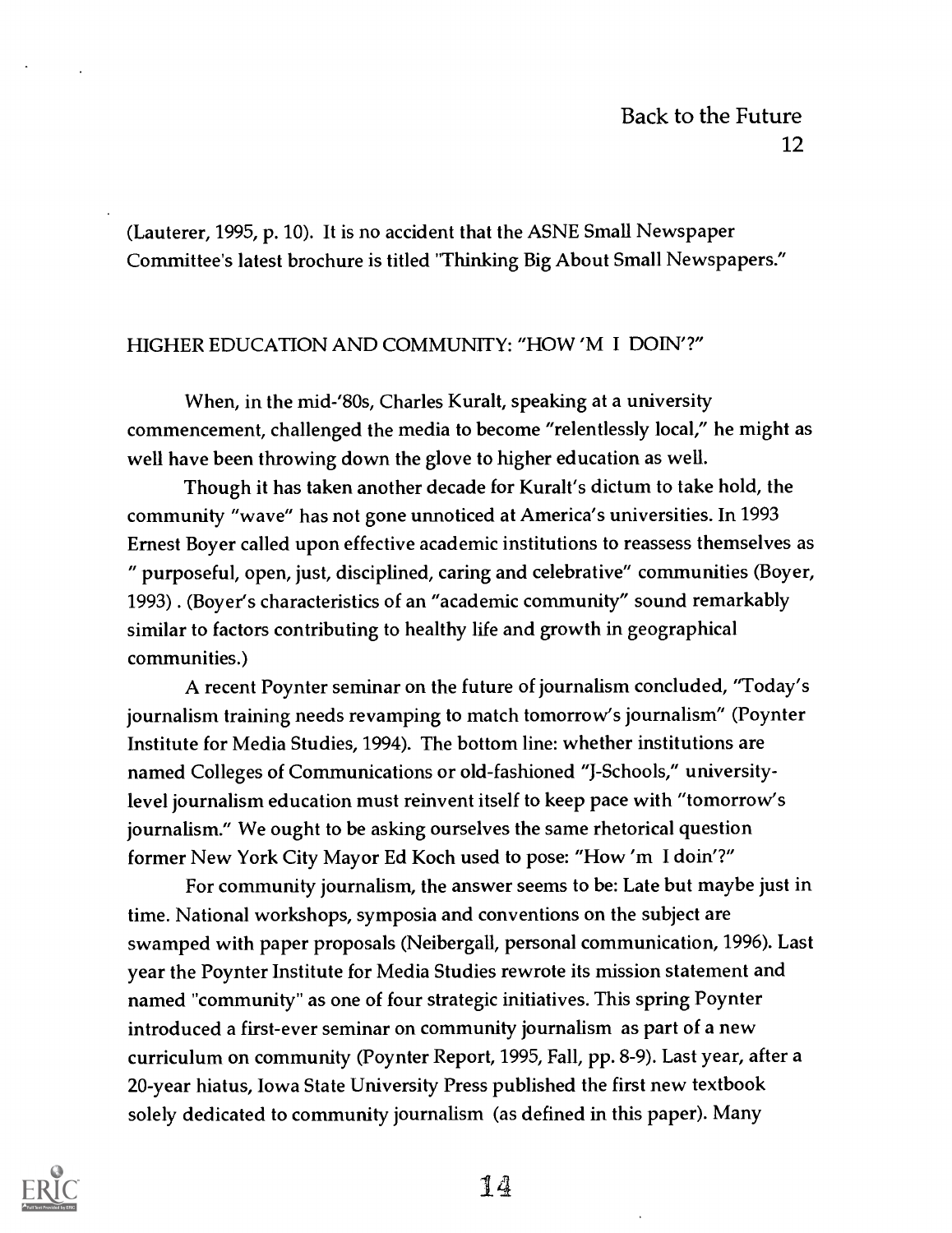colleges and universities are adding or planning to institute courses in community and or civic/public journalism (Poynter Institute, personal communication, 1995). New Mexico State University Professor of Journalism J. Sean McCleneghan takes it even a step further. "Community journalism is going to save journalism higher education," McCleneghan told a national academic symposium on community journalism in St. Paul, Minn., sponsored by the National Newspaper Association and Kansas State University (McCleneghan, personal communication, 1995).

## WHY TEACHING COMMUNITY JOURNALISM IS CRITICAL

Many newsrooms harbor a hard-bitten old copy editor who judges leads by growling: "So what? And, "Who cares?" Journalism educators might ask the same of teaching a class in community journalism. Why teach the subject as distinct discipline? And why should anyone care about it?

Consider the following:

Common sense and statistics agree that the great majority of print graduates from university colleges and schools of journalism and mass communications find their first print jobs at such newspapers. Of those taking full-time jobs with newspapers or wire services, 62.8 percent are working in cities with fewer than 100,000 residents (Dow Jones Newspaper Fund, 1996, p. 13).

The success of these grads at these smaller papers invariably depends on how mentally prepared they are to work at what many might otherwise consider a less than ideal setting in terms of paper size, publication frequency, perceived prestige, resources, sophistication, market size and salary.

• And, that among such papers, all community papers are not created equal. Students need to be made aware of the different types of papers within the broader family of community newspapers so that they will be better equipped to make wise and appropriate job choices.

According to a new instructor's guide for community journalism, 'The great majority of our grads won't find their first jobs at the Washington Post, the

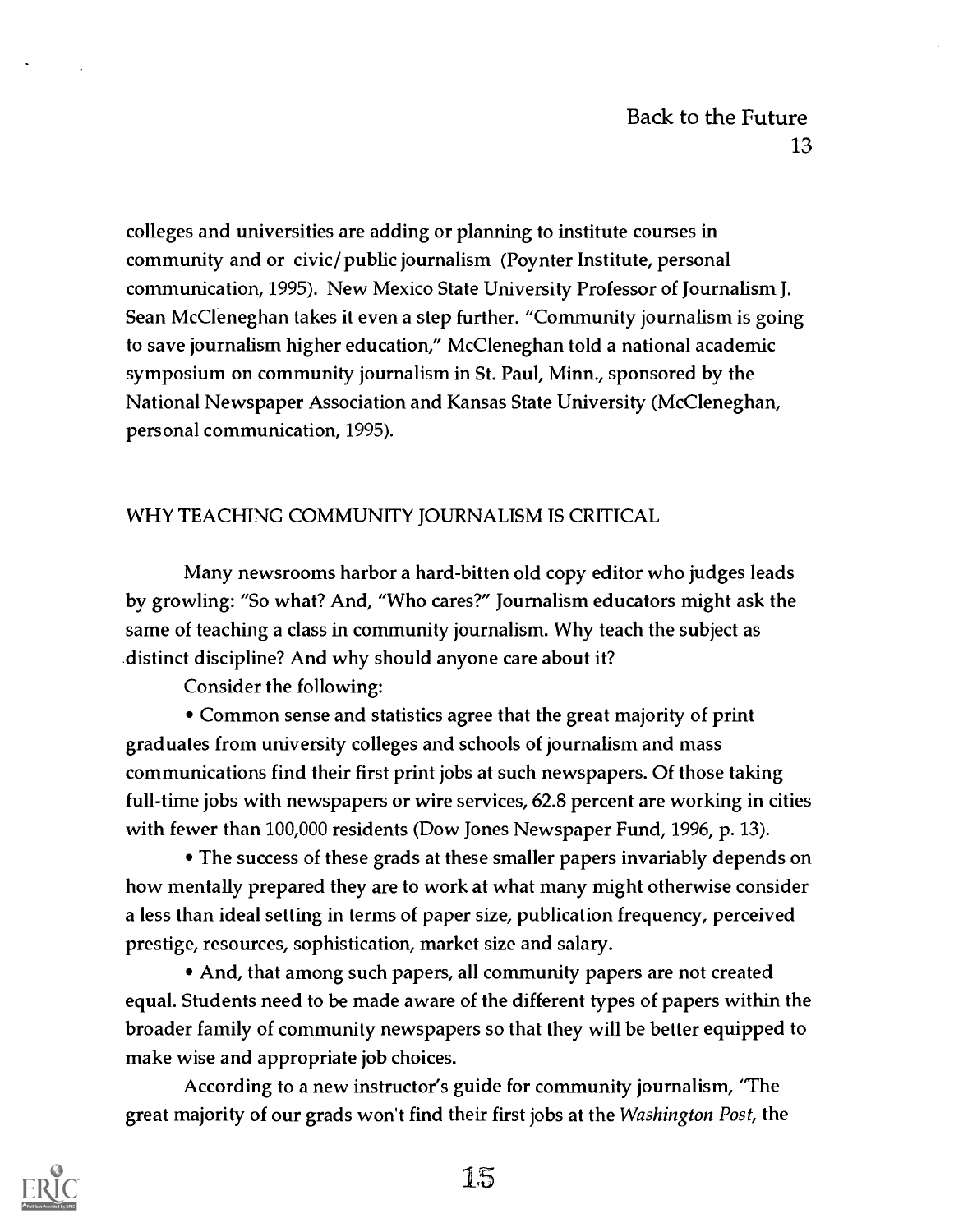New York Times or the Pittsburgh Post-Gazette, They will find their first jobs at the Sunbury Daily Item, the York Daily Record and the Pottsville Republican  $-$  the latter of which are all excellent community papers that hire our graduates. We owe it to these young journalists to send them into those jobs skilled for, philosophically attuned to and informed about the unique opportunities and challenges inherent in practicing journalism in that venue" (Lauterer, 1996, p. 8).

However, many beginners suffer under the common misconception that the community paper is a nothing more than a smaller version of the big-city daily, as in "Honey, I Shrank the Newspaper!" Nothing could be further from the truth. The enlightened community paper plays a unique and vital role in the life of its community. Compared to many big metro dailies, most community newspapers have a fundamentally different approach to the factors of news judgment, and indeed — to every facet of the news business.

If community newspapers provide most of our students with their first internships and jobs, and if journalism higher education means to serve the needs of the newspaper industry, then journalism educators should be actively engaged in preparing reporters, editors, ad people, designers, photographers and newspaper managers for engaging work on the community level too.

Across the country, community newspaper editors and publishers express dismay at the surfeit of young talent adequately prepared mentally, philosophically and practically for the community newspaper milieu. Editor Lockwood Phillips of the Carteret County (N.C.) Times-News laments: "The trouble with college kids these days is that they think they have all the answers and they *don't* have the answers." (Phillips, personal communication, 1995).

It seems what newspaper people call "a no-brainer:" Journalism higher education is looking the gift horse in the mouth if it is not preparing students for their entry level jobs. If newspapers are to survive, reporting local news in the context of public participation and civic responsibility will be a fundamental part of that solution. If journalism higher education is in touch with its state's print industry, it will find that this public, civic or community approach to local news is of paramount importance to its constituency.

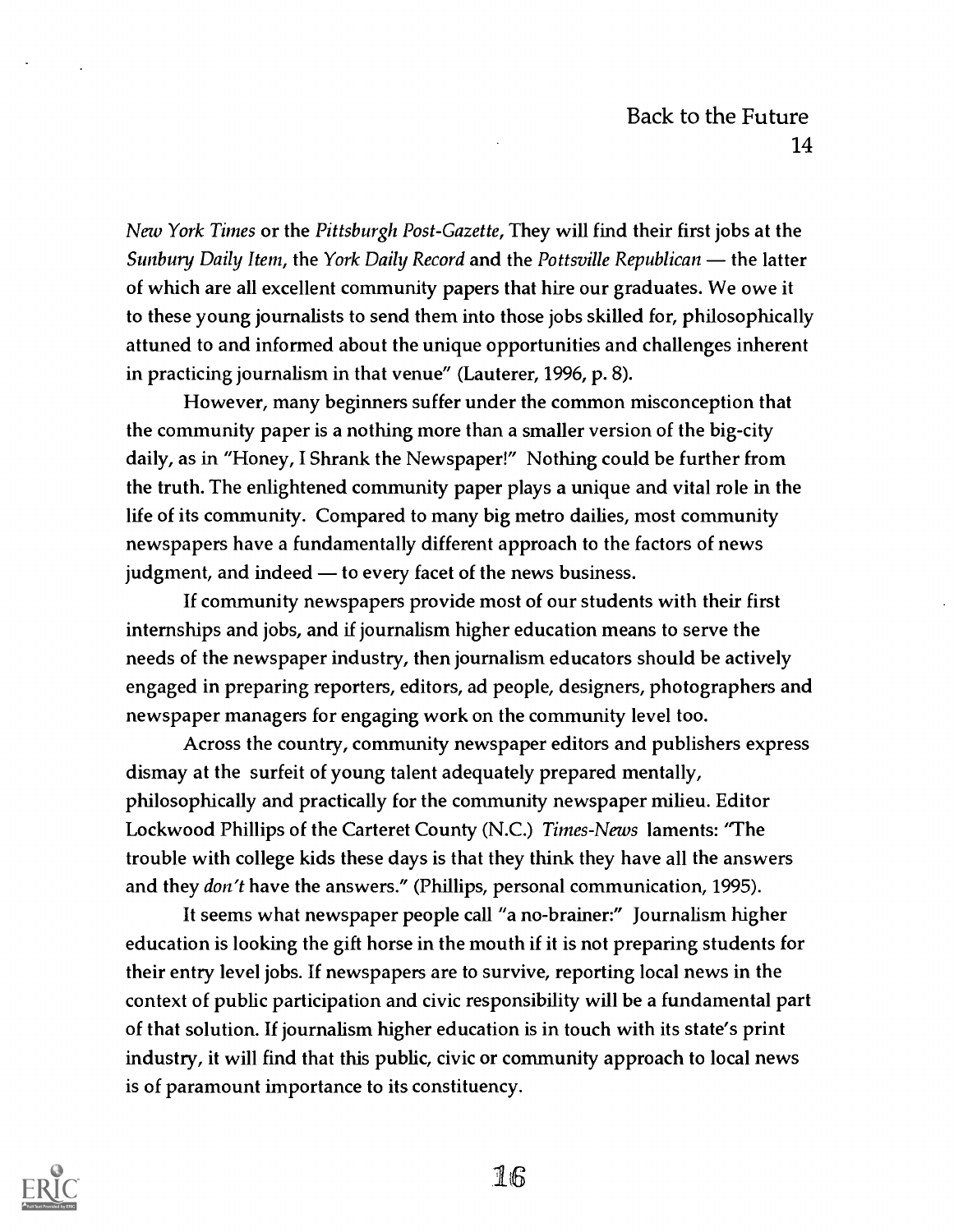#### COMMUNITY JOURNALISM 2000

Ready or not, we are in the age of the emergent, enlightened quality community - communities which are increasingly demanding enlightened, quality, local news-oriented newspapers to not only keep pace but to lead them into the millennium and beyond.

In both higher education and community journalism, leaders are increasingly realizing the interconnectedness of disciplines and skills. Convergence, interactivity, integrative arts, multimedia — projects which are interdisciplinary, ensemble and collaborative drive the enlightened '90s' classrooms and newsrooms alike. The community journalism experience, which practically forces the journalist to think in a more holistic way, celebrates that confluence of synergies.

Mario Garcia of the Poynter Institute for Media Studies advocates an inclusive newsroom approach to story development called W.E.D. The abbreviation stands for Writing, Editing and Design  $-$  a team concept that embraces a holistic, collaborative and dynamic process for story development. It means that writers talk to editors who talk to photographers who talk to designers before, during and as the story is developing. The W.E.D. concept, says Garcia, provides a humane and creatively-rewarding framework for story development (Garcia, 1993, pp. 10-37). The community journalism setting is the appropriate environment for such a concept to flourish, and a class in community journalism is an ideal site to teach W.E.D.

#### COMMUNITY JOURNALISM 101: AIMS AND GOALS

While not discounting the importance nor significance of theoretical classes in communications, experience tells us college journalism students crave real-world, hands-on classes that yield tangible, practical experiences they can put to immediate use. Community journalism can be such a class. Additionally in its favor, initiating a community journalism class does not require a great deal of

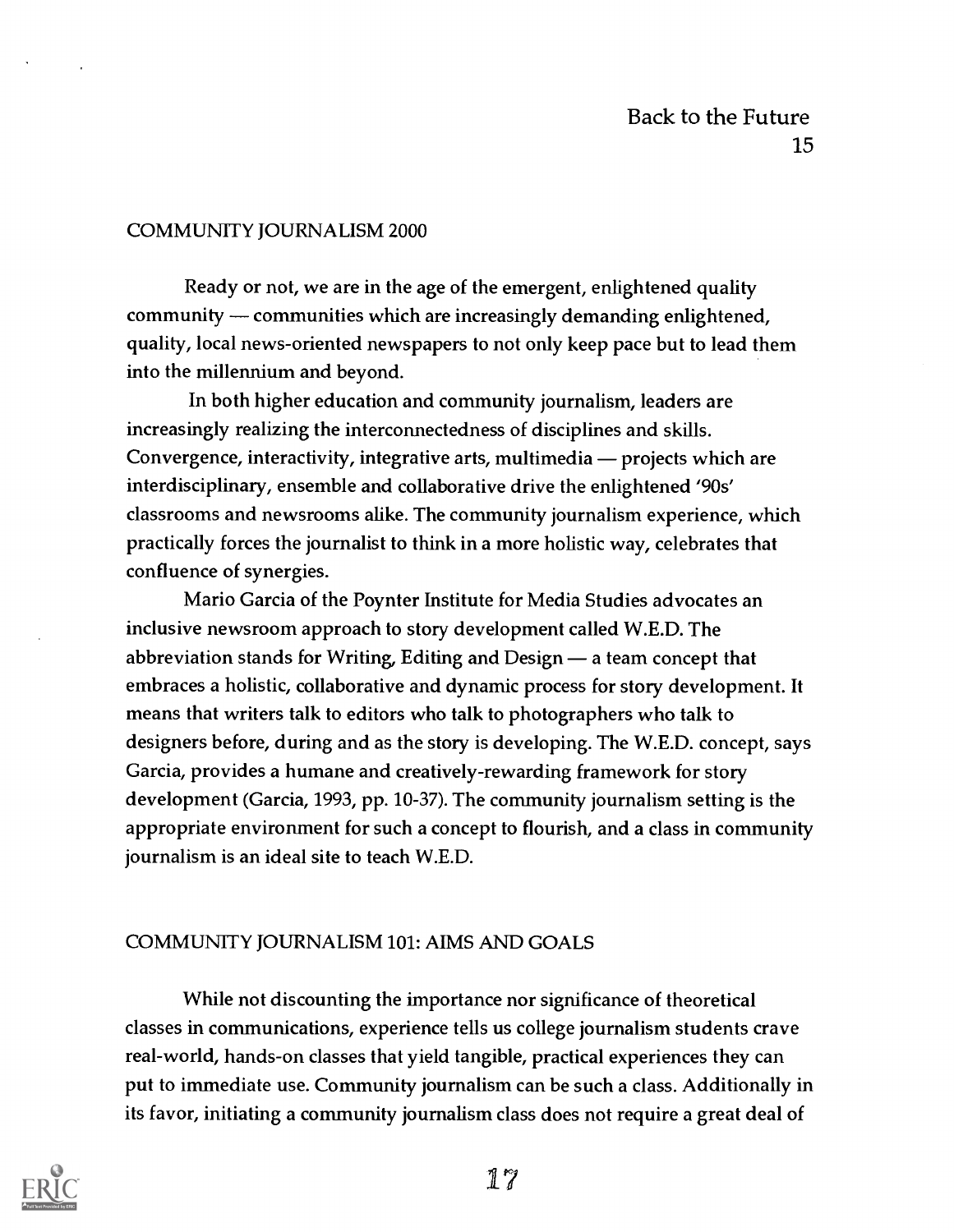money or sophisticated computers to teach community journalism. But it does take an administration and faculty with vision and courage — leaders and teachers who are in touch with the industry.

The instructor teaching community journalism soon discovers that much of what he is doing is "attitude adjustment." In a business that seems to be dominated by celebrity anchors, glitz over substance, tabloid TV, me-first journalism and infotainment, the students' natural inclination is to subscribe to the traditional bigger-is-better paradigm. It takes a special kind of teacher to get students excited about what they at first perceive as "hick journalism."

The instructor's most daunting task may be to convince students that "small is beautiful," and that "less is more." Community journalism is not settling for less, it is celebrating what is. Through positive modeling, the instructor's goal should be to help college students accept, respect and embrace community journalism as a distinct and eminently worthy discipline within the media pantheon. From our classrooms should emerge nothing less than The Complete Journalist for 2000 and beyond.

A course in community journalism gives the students a framework in which to contextualize what they have learned in newswriting, features, reporting, editing, advertising, graphics, design, photojournalism, history, law, ethics, newspaper management, media and society theory, and so forth. In community journalism it all comes together. Here, the student naturally begins to think holistically about the newspaper in all its facets as a living organism that exists only because of the fundamentally reciprocal and synergistic relationship with its community.

Teaching community journalism is of fundamental importance because so many journalism graduates need the information immediately upon graduation. and if they intern at a community paper, then they likely need it no later than their junior year. Stories are legion of outstanding journalism grads, who, having landed their first job unexpectedly at a community paper, phone former professors with fundamental questions that they would never be asking if they had taken a class in the subject (Lauterer, 1996, p. 5).

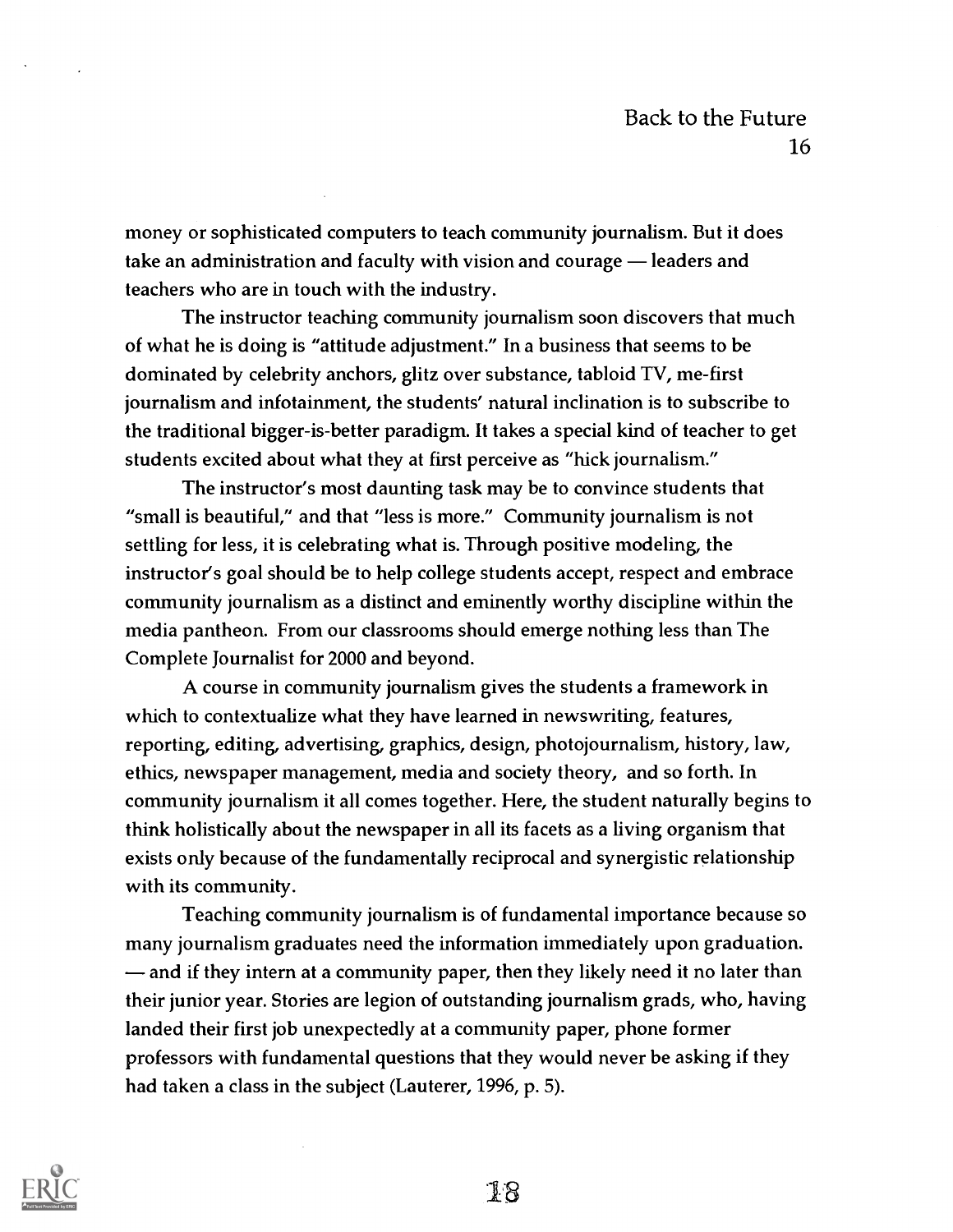This knowledge should fill the instructor with a sense of purpose. The aim of this course seems clear enough: to provide students with the requisite skills and attitudes to enable them to succeed in their first jobs, to empower them with the skills to successfully write, edit, shoot and design for community newspapers so that they may lead meaningful lives and find worthwhile work within the context of community journalism. Many will discover a satisfying life's work in this venue where the quality of life can be decidedly saner and more humane especially in the case of family life (Lauterer, 1996, p. 6).

Yet even if the young reporter stays at the community paper for only several years before choosing to move on, she will be more professionally and philosophically mature, richer for the experience and more equipped experientially for leadership positions in larger markets. Community journalism may not be for everyone, but in journalism almost everyone starts there.

## COMMUNITY JOURNALISM AND JOURNALISM HIGHER EDUCATION

Perhaps you are a journalism professor or administrator working at a respected school of journalism or college of communications within a college or university, and you have begun to sense there is something basic missing in your curriculum. Is your program adequately preparing your students philosophically, intellectually and physically for the jobs they will be offered in their 20s? To put it in a nut graph: Do your students graduate ready and able to write, edit, shoot, layout for a community newspaper? Do they understand the level of civic involvement and public accountability inherent in this profession?

## STARTING BIG

Those were the kinds of questions Carol Oukrop began asking herself and her colleagues at Kansas State University in 1989. Oukrop, director of the A.Q. Miller School of Journalism and Mass Communications at Kansas State, recalls,

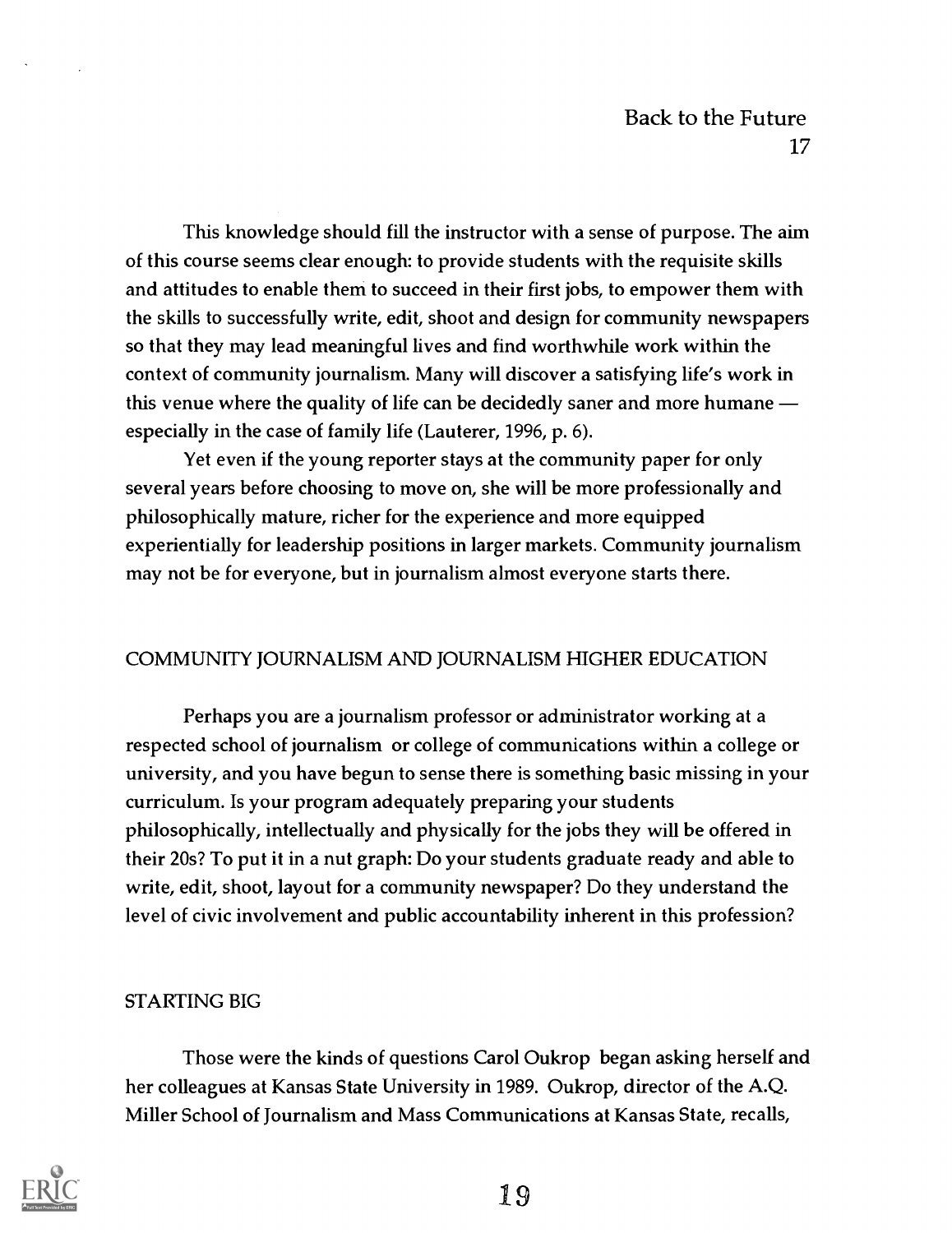"Several of us in the School of Journalism and Mass Communications at K-State had long felt the need to be doing more than we were with community journalism." She says, "Community and communication come from the same linguistic root. You cannot have community without communications. That is the deep-seated belief that led to the formation in 1991 of the Huck Boyd National Center for Community Media, which is a part of the A.Q. Miller School of Journalism and Mass Communications at Kansas State University, The Center is appropriately named for McDill "Huck" Boyd, a noted Kansas publisher and state leader who was a firm believer in the values, lifestyles and resources of rural America. He believed, as we do, that media are the glue that holds a community together. They sustain a community's identity. They allow community members to communicate with one another, and they furnish information that citizens need to plan for their futures" (Oukrop, 1995, p. 284- 285).

After a year of planning, Kansas State hired community journalist, John, D. Neibergall, who had owned and published four community newspapers in Iowa before beginning his graduate work at Iowa State University. Executive director of the Huck Boyd National Center for Community Media since 1990, Neibergall says KSU "is pointing the way back to the future, back to journalism's roots, and into the future in which communities and their media reconnect. Kansas State has recognized the inseparable link between communities and communications. It has launched an enterprise that seeks to strengthen local media, thus equipping them to help build better communities" (Neibergall, 1995, p. 282).

Subsequently, Kansas State formulated the following mission statement for the Center:

- Interact with communities to determine their communication needs.
- Develop services and hands-on help for community media to meet those needs.
- Examine existing knowledge of the role that media play in the life of communities.
- Carry out research to add knowledge about that role.

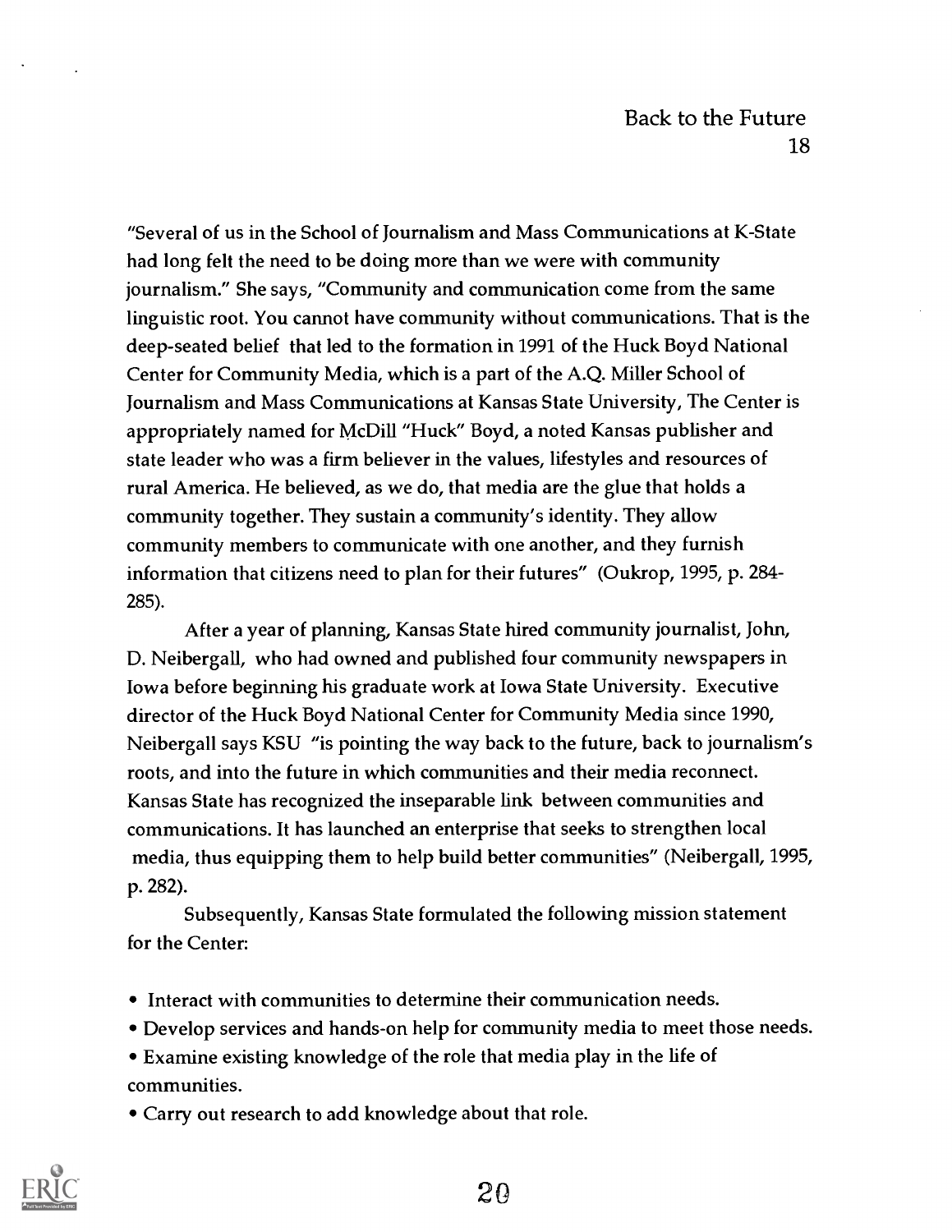- Contribute to the discovery, testing and implementation of appropriate processes, methods, technologies and structures.
- Expand and upgrade the community media dimension in higher education.
- Disseminate the Center's findings.
- Develop the resources needed to carry out its mission.

The planners further developed seven strategic tasks to translate the Cehter's mission into an active agenda:

- 1. Serving media and community.
- 2. Teaching.
- 3. Doing research.
- 4. Providing training.
- 5. Putting technology to use.
- 6. Linking people with information.
- 7. Nurturing the Center's leadership.

Oukrop says, "We are pleased with what we have been able to accomplish so far. In carrying out activities, both in our state and nationally, we believe we have created some models other schools might want to adapt to their own areas." (Oukrop, 1995, p. 286)

## STARTING SMALL

Not every school has the vision nor leadership of a Kansas State. Still, much can be done by a skilled, dedicated single agent. Smaller, less ambitious, but still vital community journalism programs can be introduced and integrated into an existing journalism curriculum. Beginning in 1993 and acting alone, a single then-assistant professor at Penn State was able to institute an introductory course in community journalism which has now grown in popularity and scope to the extent that the students, faculty and administration recognize the

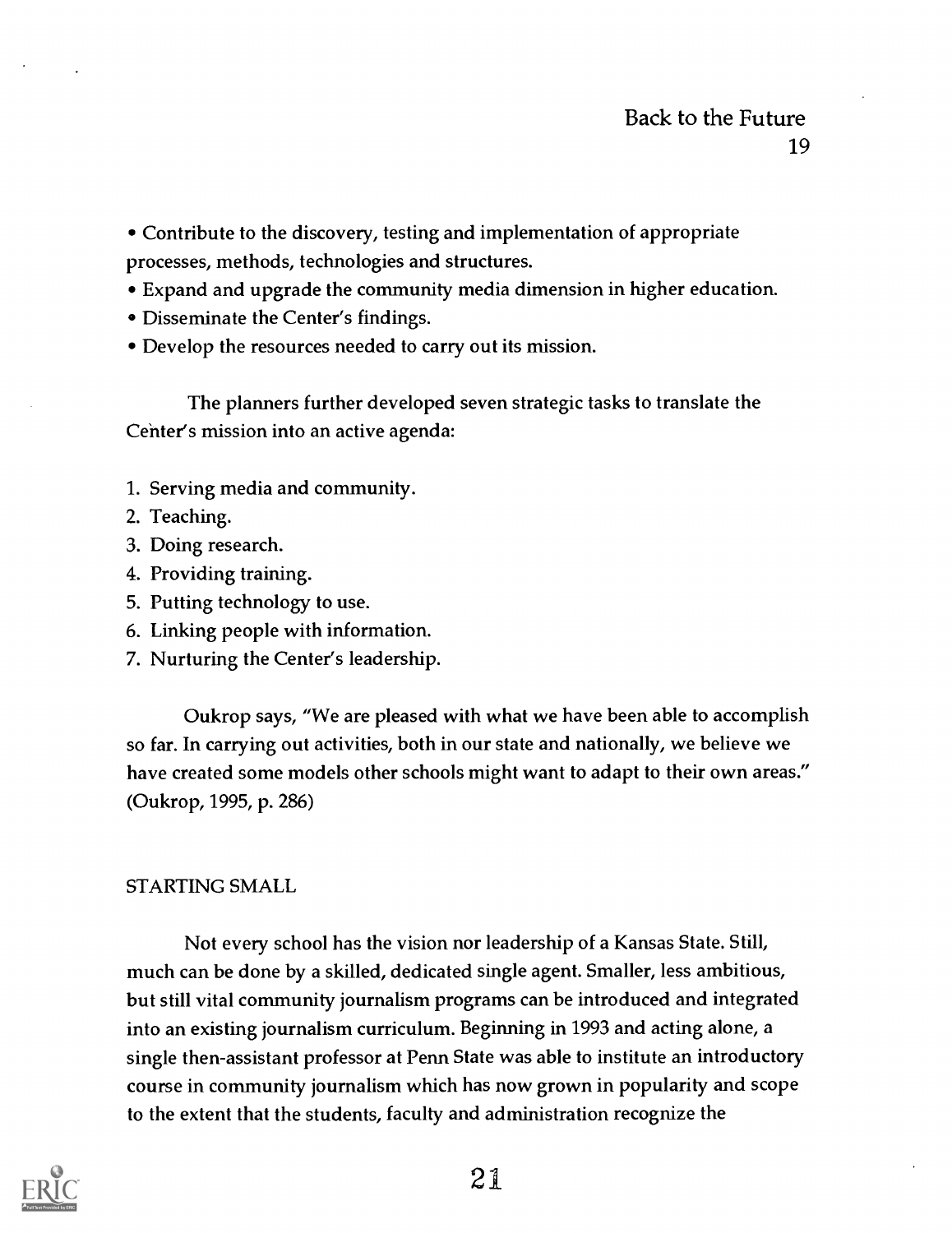for its collaborative and real-world merits. It is not too early to say that the Penn State University College of Communications has energized its journalism program with a healthy dash of hands-on community journalism.

For a small-scale model, here are the ingredients for successful implementation and integration of a community journalism component into an existing, well-established journalism curriculum:

1. Justification. The proponent must have an well-articulated set of reasons and valid justifications for introducing a new course. For example, the Penn State argument:

According to Federal guidelines on what comprises "rural" and "urban" areas, Pennsylvania is the most rural state in the nation. That is, more people live in towns of 2,000 and under than any other state.

Well over three-quarters of the state's newspapers are "small newspapers," i.e., hometown community papers.

Eighty seven percent of Penn State students come from Pennsylvania.

The overwhelming majority of print majors at Penn State and elsewhere get their first jobs at community newspapers.

2. Aims and Goals. The proponent should craft a concise yet comprehensive mission statement. For instance, The mission of the Penn State community journalism course is three-fold: To equip young journalists with the basic skills of the profession to ensure their success in the field; to expose students to as many professional people and experiences as possible so that they can decide for themselves their own career path; and to provide for the state's many community newspapers a continuous pool of skilled, able and intellectually-prepared young journalists.

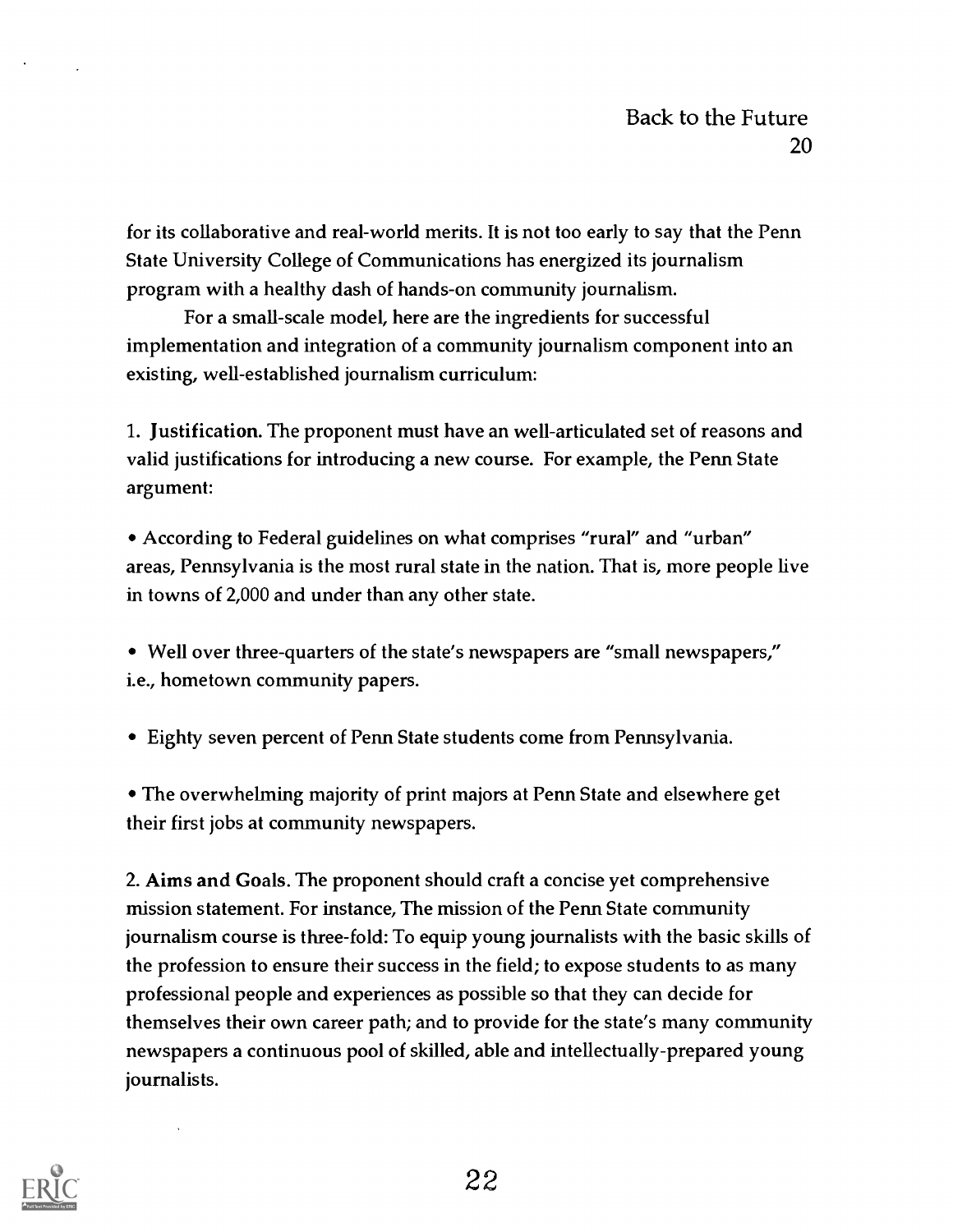3. Basic Requirements. What it takes to start from scratch; the academic infrastructure:

A professor with the necessary teaching skills and actual community newspaper experience, i.e. a former editor-publisher who is a proven academic professional with a successful class track record in higher education.

- A book (at the time, there was no current text book).
- The support from the journalism program chair as well as colleagues.
- An administration politically open to growth and change.
- Students excited about the course and concept.

#### 4. Long Range Goal; the Vision.

Statewide: to make the program relevant to the state's professional journalists by opening a dialogue between the College of Communications and the industry, by providing quality interns and young journalists, by involving the state's professional community journalists in the College's program through guest lectures and feedback from students studying the newspapers of the state.

Schoolwide: to establish a community journalism cohort within in the faculty of the College of Communications, to draw on the skills of other professors in the College within and beyond the journalism program (Editing, Graphics, Photography, Broadcast Journalism, Media History) and to involve their classes in collaborative learning across traditional lines.

5. Timetable: It may take one year from the time the course is proposed until it is approved, another six months to scheduling, and another three months to start. Meanwhile, the prospective community journalism instructor may have to recruit students for his first class, answering the typical: "Like, what is community journalism anyway?"

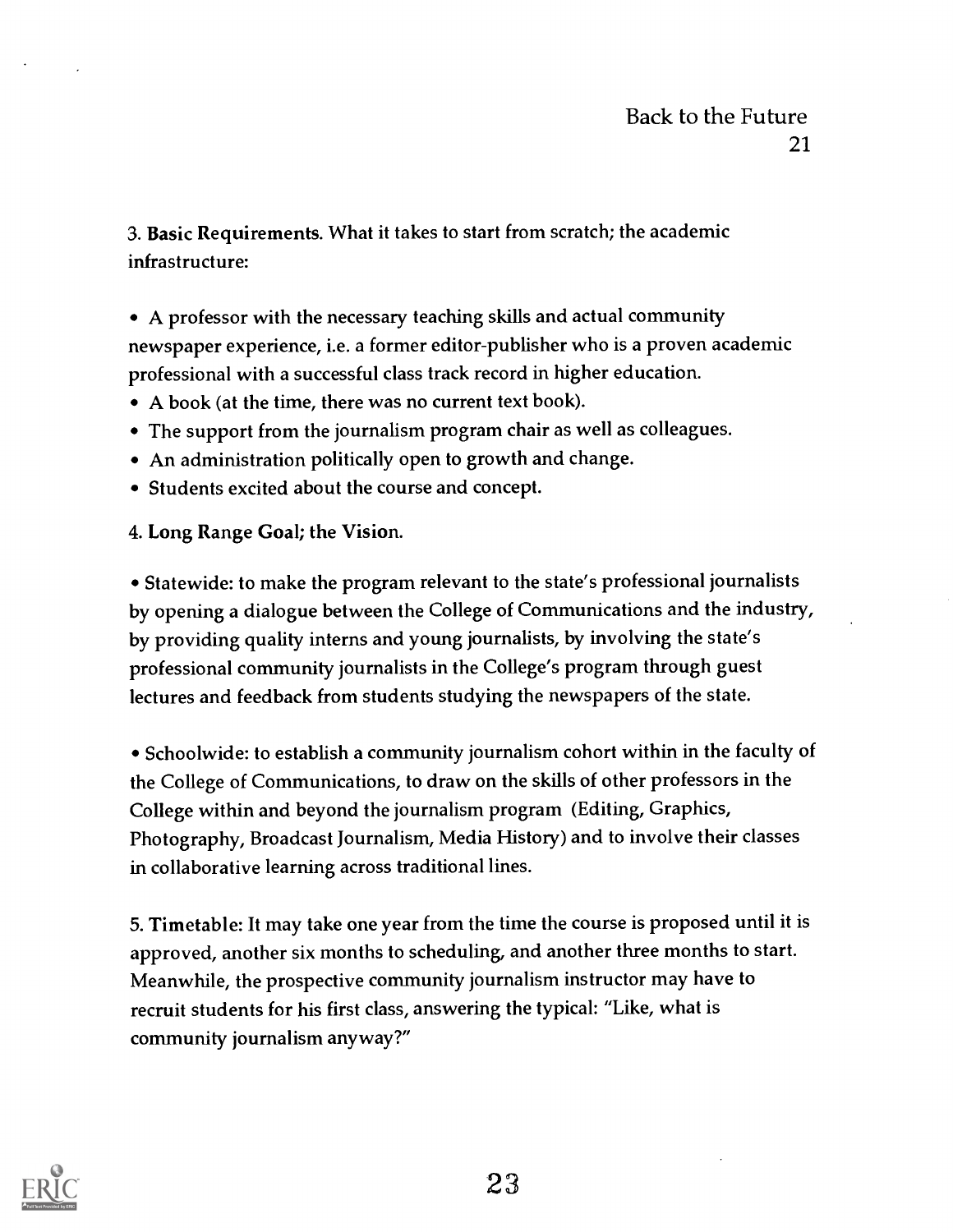6. Format For the experimental first class, keeping the class size to no more than 20 is advised. If a class with 18 students succeeds, then the instructor, having found her sea-legs, can push for a larger class the following year.

7. Selling the Idea: The committed instructor can raise public consciousness for the course and the concept through hallway encounters with colleagues and administration. In addition, word of the College's "Community Journalism Initiative" can be spread through local newspaper columns, op-ed pieces, lobbying the state press association in general and individual community newspaper figures in specific. Supportive alumni and / or area community journalism professionals can make a significant contribution by guest lecturing, lobbying the administration, and returning home to tell other professionals of the College's new program.

8. Single Course Best Scenario: Most community journalism initiatives will have to start small, with a single course. If that is the case, what can the instructor hope to cover in Community Journalism 101? Through a balance of lecture, discussion, reading, guest lectures, in and out of class writing, and small group projects, the instructor can aim at cover the basics. Premise: There is a lot of ground to cover, and this class may be the students' only course in the following material: Community journalism philosophical foundations and guiding principals as well as community journalism's specific perspective on news, features, editorials, sports, lifestyle, ethics, emerging technology, photojournalism, graphics, newsroom management, business and start-ups.

9. Theory Into Practice: a Class Newspaper: In practical terms, journalism theory doesn't get into practice more effectively than in print. Publishing provides the most expedient and hands-on way for a journalism class to get turned Inside-Out  $\mathbf{-}$  from Inside the sometimes all-too theoretical classroom to the vital Outside world (Dodson and Wood, personal communication, 1989). The sheer act of making ideas, dreams, stories, photos and graphics into ink-on-paper will galvanize the class, while turning it "inside-out." In addition, the instructor

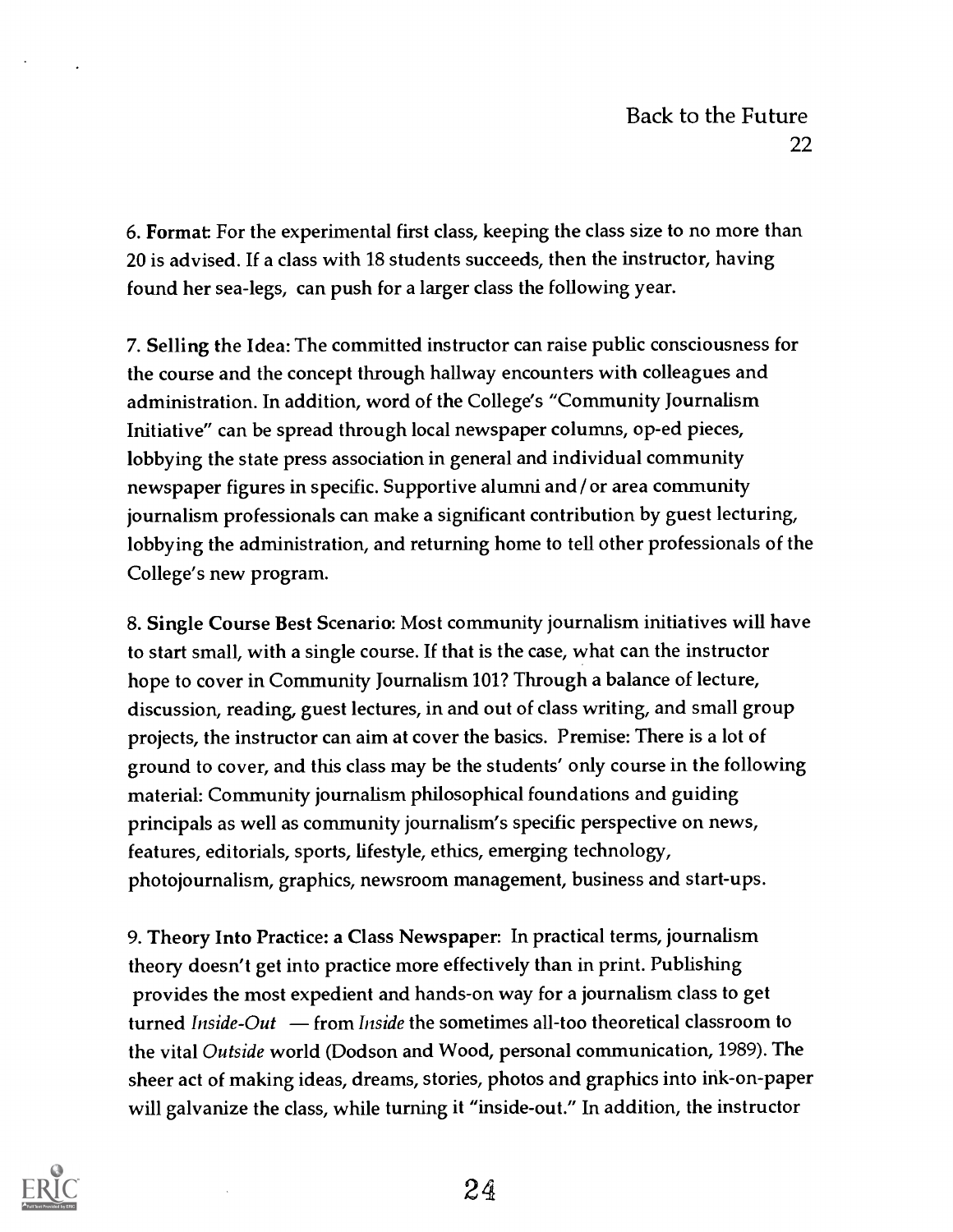will be "showing, not telling," while providing immediate relevance for the material.

A class newspaper may seem financially far-fetched, but if the support of the school or college's administration can be secured and if a generous and farsighted community newspaper publisher can be enlisted, then this idea can take wings on a modest budget.

To make the publication relevant and useful, the newspaper might embrace a driving theme - a major issue facing the community. Example: Growth in Our Town. This accomplishes several implicit goals: the theme suggests a vital, unifying framework for stories and photos, and it infuses the publication and the class with editorial clarity, focus and direction. (See accompanying syllabus.) The scenario might unfold thus: The community journalism takes over the dormant lab newspaper. Under the instructor's direction, the class resurrects the publication as their newspaper - a communityoriented newspaper (24 pages, tabloid format, full-color front) to be published at the end of the semester as a climax to the class' efforts. In taking ownership of the project, the class renames the paper to suit its new identity, re-writes its mission statement, determines its audience and defines its community scope. The new newspaper will be the wholly-run project of the community journalism class, yet it can and should encompass and embrace the efforts of several other writing classes, also including photo, graphics and editing classes.

Benefits of this project appear endless. For starters, it gets several print classes into a hands-on, real-world production mode. It spurs interactive collaborative learning. It gives the instructor an active vehicle for teaching the Poynter Institute style of newsroom team management. In addition, the College can add this project to its web page as a community journalism showcase. From a practical standpoint, it gives many students by-lines and clips they would otherwise never get. Also, it provides the College with a pool of potential entrees in the Hearst Journalism Awards Program.

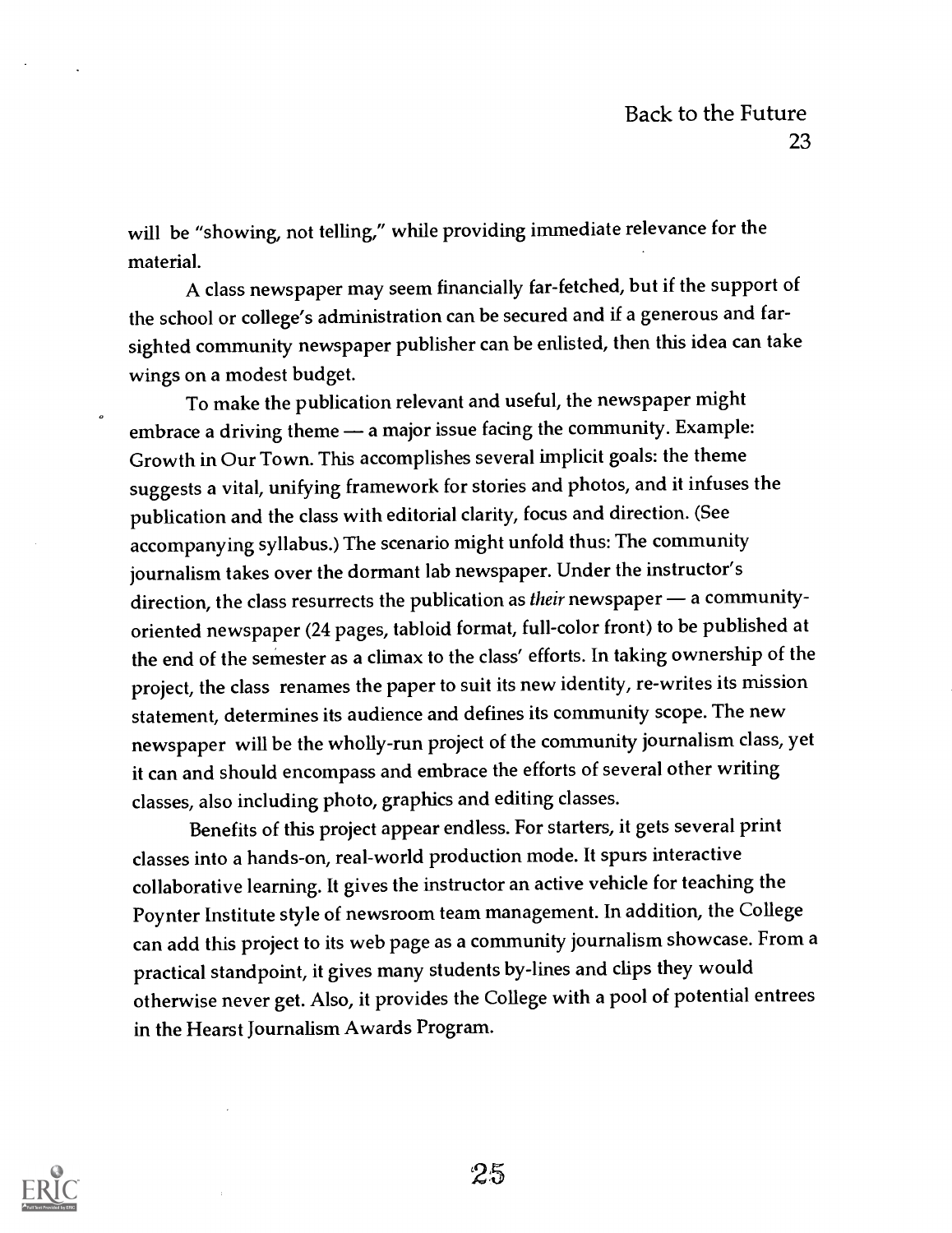#### **CONCLUSIONS**

The community is ascendant in America today. The community  $-$  not the city - has emerged as the most viable social unit of the '90s. Increasingly, community is becoming the focal point for all facets of American life, the vehicle by which meaningful change can occur in society, and, to borrow a phrase, the habitat for humanity. A community can be defined as a smaller population center where individuals are cherished for their self-ness, a contiguous geographical place where inhabitants, sharing core values and social mores, possess a highlydefined sense of place and a strong civic identity.

This paradigm shift away from the bigger-is-better assumption favors media outlets which serve communities. If a newspaper is located in such a place, and if the newspaper's circulation is no more than roughly  $50,000$  - and most importantly  $\frac{d}{dt}$  if the newspaper embraces its fundamentally reciprocal and at time synergistic relationship with its host community, then it can be called a true community newspaper. These community newspapers are uniquely positioned to take advantage of this national community wave if their news presentation is "relentlessly local," and their editorial voice supports an proactive and open forum for positive community growth. Newspapers that serve this sort of grass-roots hometown function, placing their emphasis unashamedly on local coverage, can compete successfully against other media outlets, most notably television and nearby large metro dailies. Circulation figures for American weeklies are at an all-time high.

City newspapers, too, are recognizing the power of community as a unifying factor. "Reconnecting with readers" is a popular banner under which civic or public journalists rally. Major metro editors talk about their city as "my community" in spite of the fact that it may be the state capital with a population of 250,000. Catching the community spirit, many forward-thinking journalists in the larger markets are engaged civic journalism projects. Civic journalism intersects with community journalism in so far as both "big" and "little" newspapers recognize their public mandate; they are both fundamentally devoted to civic problem-solving and serving as an active agent for growth of

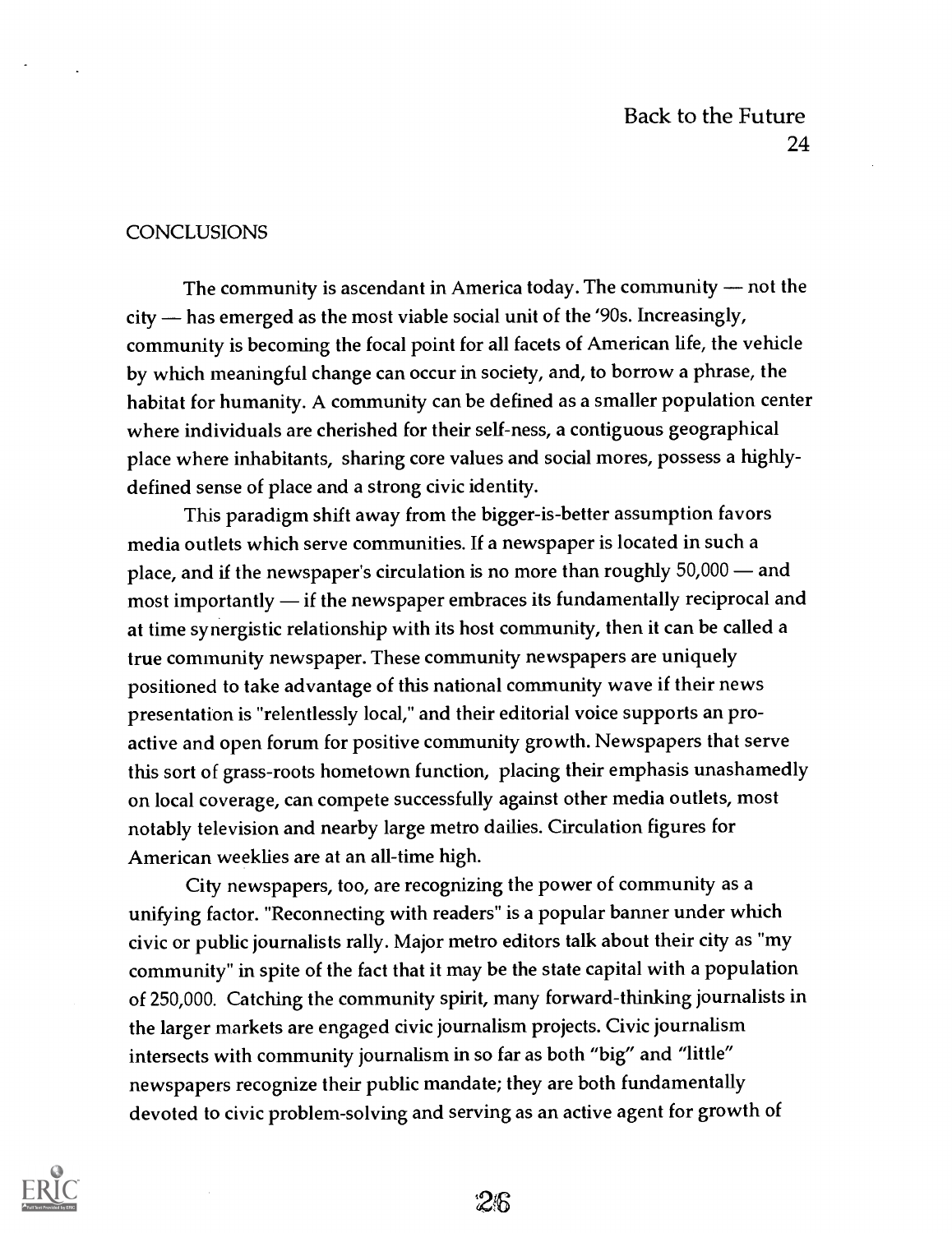public life. Community journalism , as defined here, has even been called "rural civic journalism" (AEJMC Civic journalism Interest Group News, 1996, p. 4).

On the other hand, civic journalism projects are more likely to be undertaken by a newspaper with a larger circulation (over 50,000) and located in a larger metropolitan area generally thought of as a city.

Together — the resurgence of community in America, the historical strength of the American community newspaper, and in 1988, the introduction of civic or public journalism  $-$  all combine to focus attention on an old and yet new form of journalism. Together, civic and community journalism, the new journalism of the '90s, is changing the face of American journalism. It is becoming a more humane and human face.

Journalism higher education has begun to respond. New books are being published; new classes are being offered. Enlightened and courageous schools of journalism and colleges of communications and mass media are catching the wave, much to the benefit of their students, most of who find their first jobs at community. newspapers where civic and/ or public journalism can be and often is practiced in its original, natural, grassroots state.

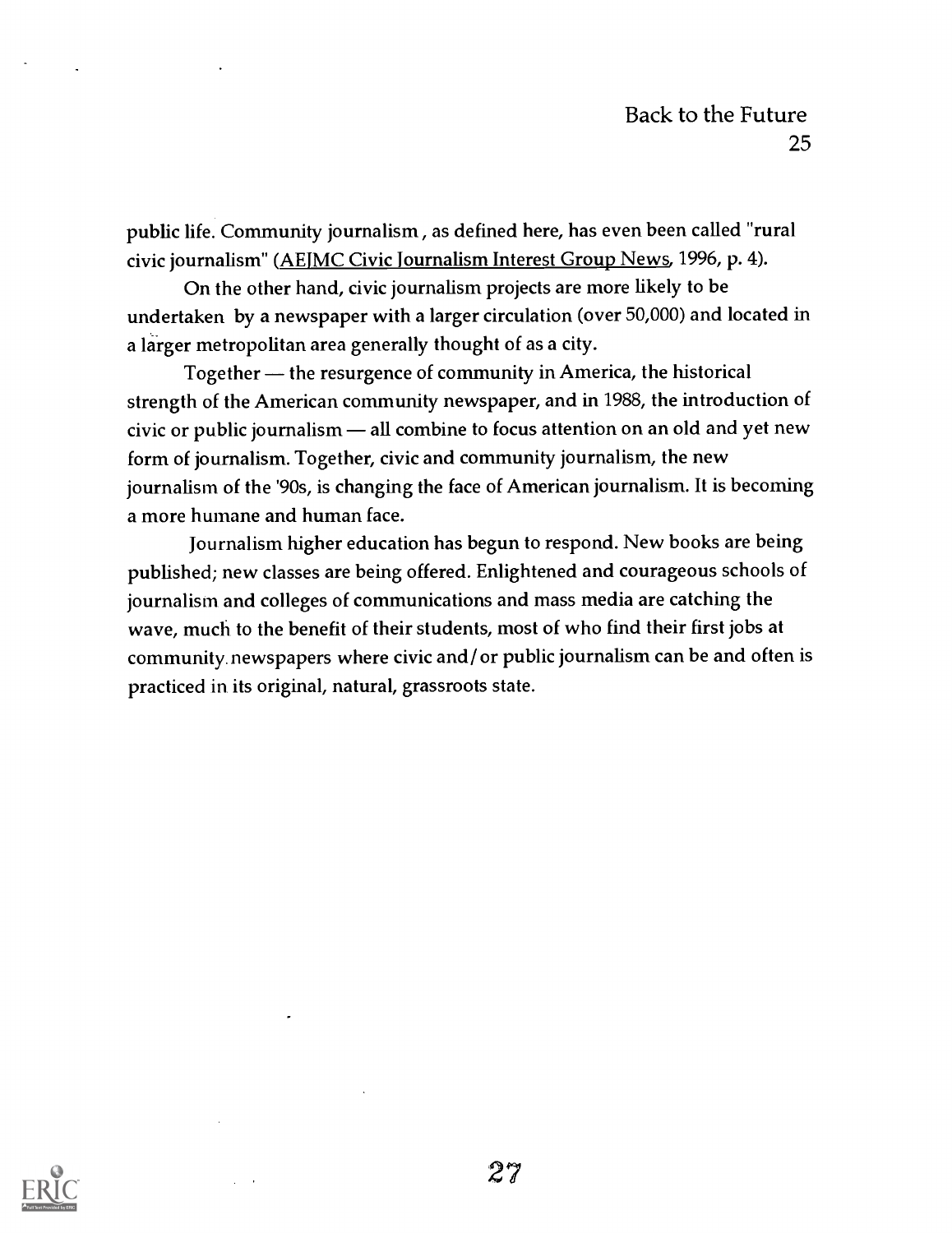#### References

- AEJMC Civic Journalism Interest Group News. (1996, Winter). The University of Missouri-Columbia, p. 4.
- ASNE. (1993). Thinking Big About Small Newspapers. Reston, VA: the Small Newspaper Committee of the American Society of Newspaper Editors, pp. 1-7.

Beittel, K. (1992). Zen and the Art of Pottery. New York: Weatherhill, p. 27.

Boyer, E. (1990). Scholarship Revisited: Priorities of the Professorate. Princeton: Carnegie Foundation, pp. 75-81.

Byerly, K. (1961). Community Journalism. Philadelphia: Chilton, pp. 25-26.

Catalog. (1994). St. Petersburg: The Poynter Institute for Media Studies.

Charity, A. (1995). Doing Public Journalism. New York: Guilford Publications, Inc., p.1..

- Conniff, R. ( 1995, October). It comes out only once a week, but the Sun never sets: Can a weekly paper in rural New Mexico raise enough hell to keep its readers hungry for more, issue after issue? Don't ask. Smithsonian, pp. 89-98.
- Dow Jones Newspaper Fund, Inc. (1996). The Journalist's Road to Success. Princeton, NJ, p. 13.
- Facts About Newspapers. (1994). Reston, VA: Newspaper Association of America, p. 21.

Freedom Forum. (1994). Calendar. Quote attributed to Frank E. Gannett, 1948.

Editor&Publisher Year Book. (1996). New York: Editor & Publisher.

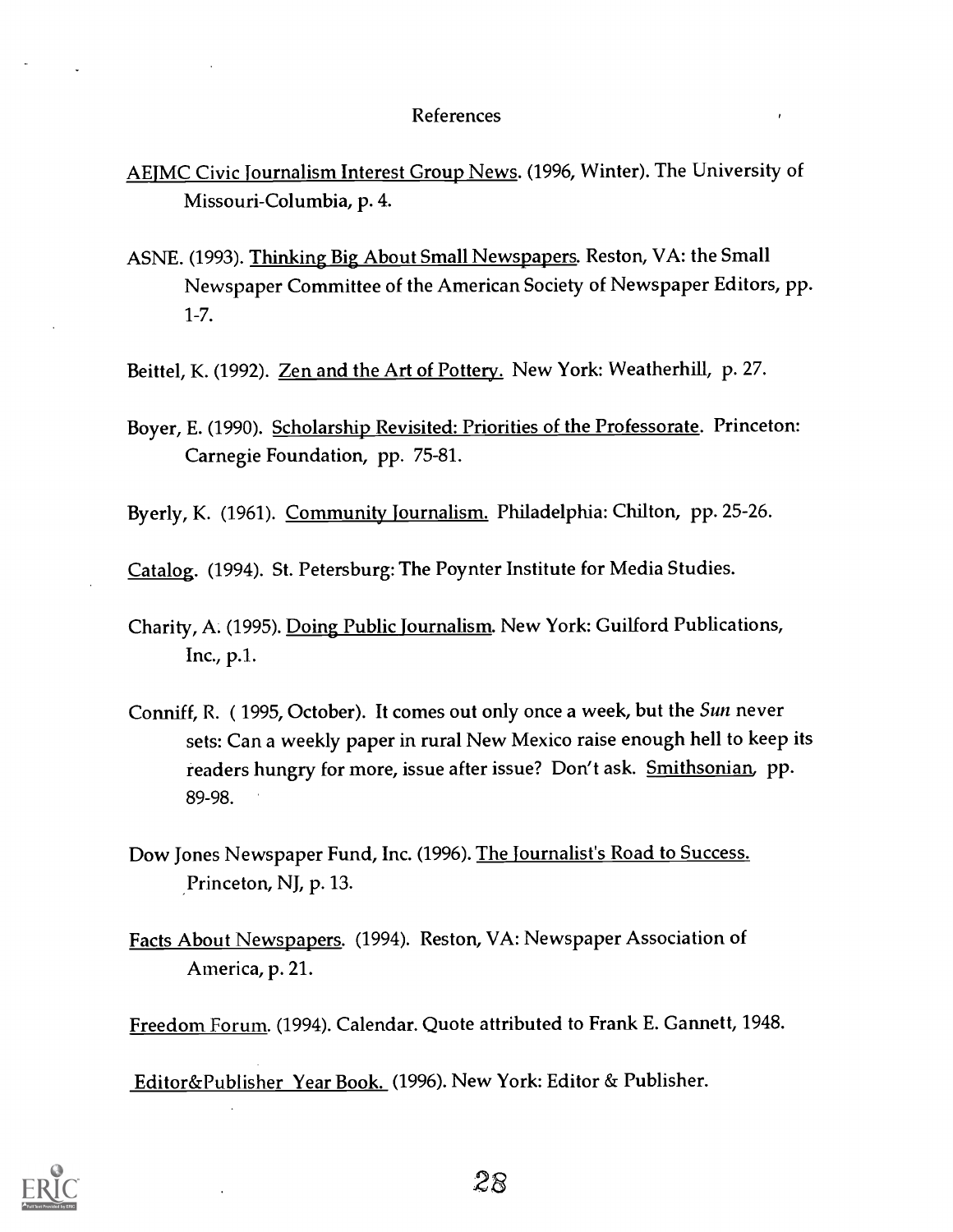- Garcia, M. (1993). Contemporary Newspaper Design. Englewood Cliffs, NJ: Prentice-Hall, pp. 10-37.
- Lauterer, J. (1995). Community Journalism: The Personal Approach. Ames: Iowa State University Press.
- Lauterer, J. (1996). Community Journalism: An Instructor's Guide. Ames: Iowa State University Press.
- McCleneghan, S. (1995, September 20). Searching for Context in Community Journalism. Paper presented at the Huck Boyd National Center for Community Media and National Newspaper Association Symposium on Community Journalism, St. Paul.
- Merritt, D. (1995). Public Journalism & Public Life: Why Telling the News is Not Enough. Hillsdale, NJ: Lawrence Erlbaum Associates, Inc., pp. 113-114.
- Neibergall, J. (1995). Addendum. In Jock Lauterer, Community Journalism: the Personal Approach. Ames: Iowa State University Press, p. 282.
- Orlean, S. (1995, September 11). Her Town: Since Heather Heaton came to Millerton, it's been a one-woman story. The New Yorker, pp. 44-53.
- Oukrop, C. (1995). Addendum. In Jock Lauterer, Community Journalism: the Personal Approach. Ames: Iowa State University Press, pp. 284-290.
- Porter, C. (1995). Community Journalism: Getting Started. Washington, D.C.: The Radio and Television News Director's Foundation, p. 1.
- Poynter Report. (1995 Fall). St. Petersburg: The Poynter Institute for Media Studies, pp. 8-9.
- Raspberry W. and Etzioni, A. (1995, December 9). Community of communities' best. State College. PA: The Centre Daily Times, p. 4A.

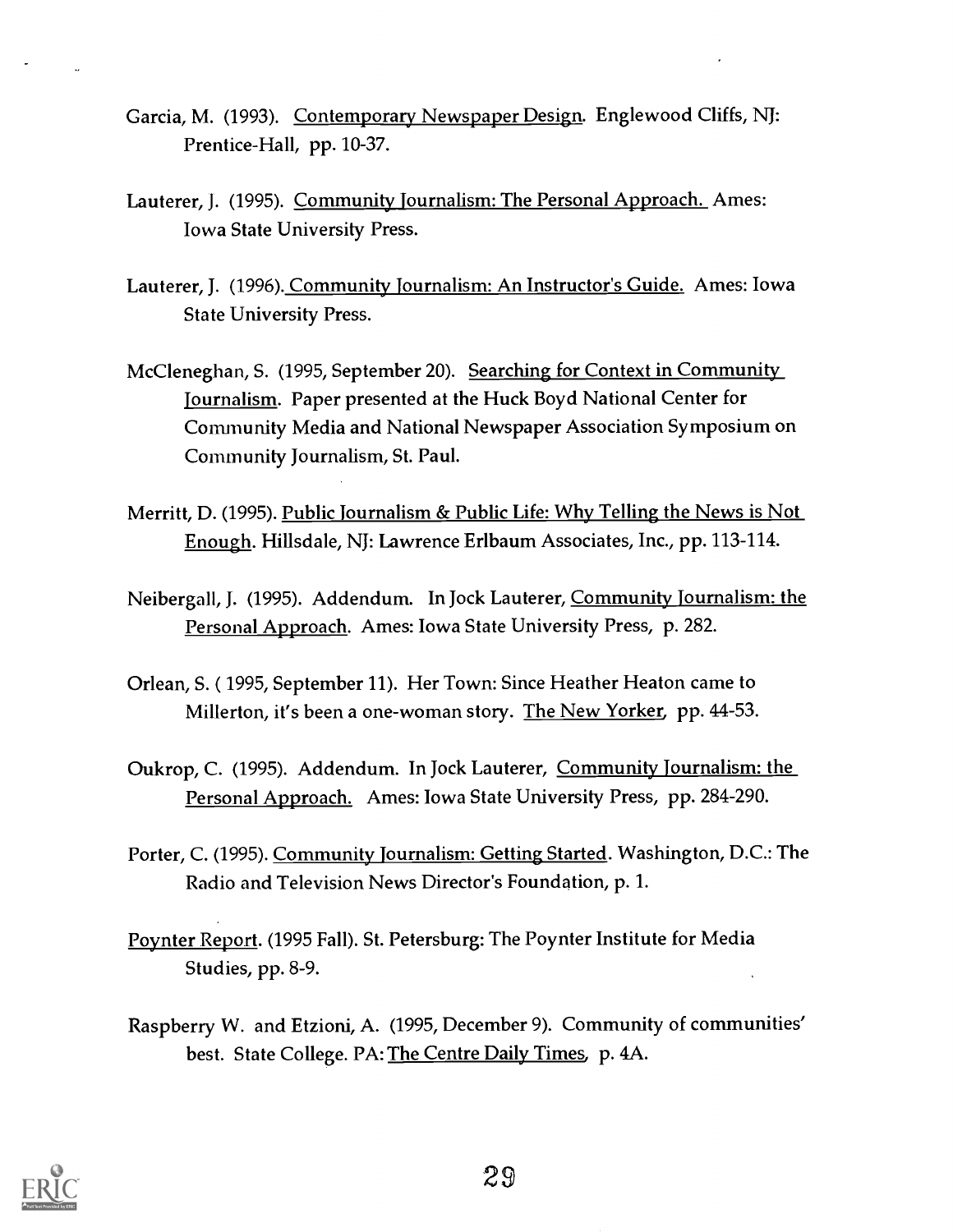- Rosen, J. (1993). Community Connectedness. Passwords for Public Journalism. The Poynter Papers #3. St. Petersburg: The Poynter Institute.
- Rosen, J. (1995). Getting the Connections Right: Public journalism and What it Means to the Press. New York: The Twentieth Century Fund.
- Sewell, E. (1968) Signs and Cities. Chapel Hill: University of North Carolina Press, p. 31.
- Stepp. C.S. (1996, May). Public Journalism: Balancing the Scales. American Journalism Review, p. 38-40.
- Stiff, C. (1996, March 20). Untitled abstract accepted for presentation to the Huck Boyd National Center for Community Media and National Newspaper Association Symposium on Community Journalism, Nashville, pp. 1-2.
- Thames, R. (1996). Public Journalism: Some Questions and Answers. Hand-out accompanying session on public journalism at the ASNE annual convention, April 16, Washington, D.C., pp. 1-3.
- Winship, T. (1995, April) Jim Batten and Civic Journalism. Editor&Publisher, p. 32.

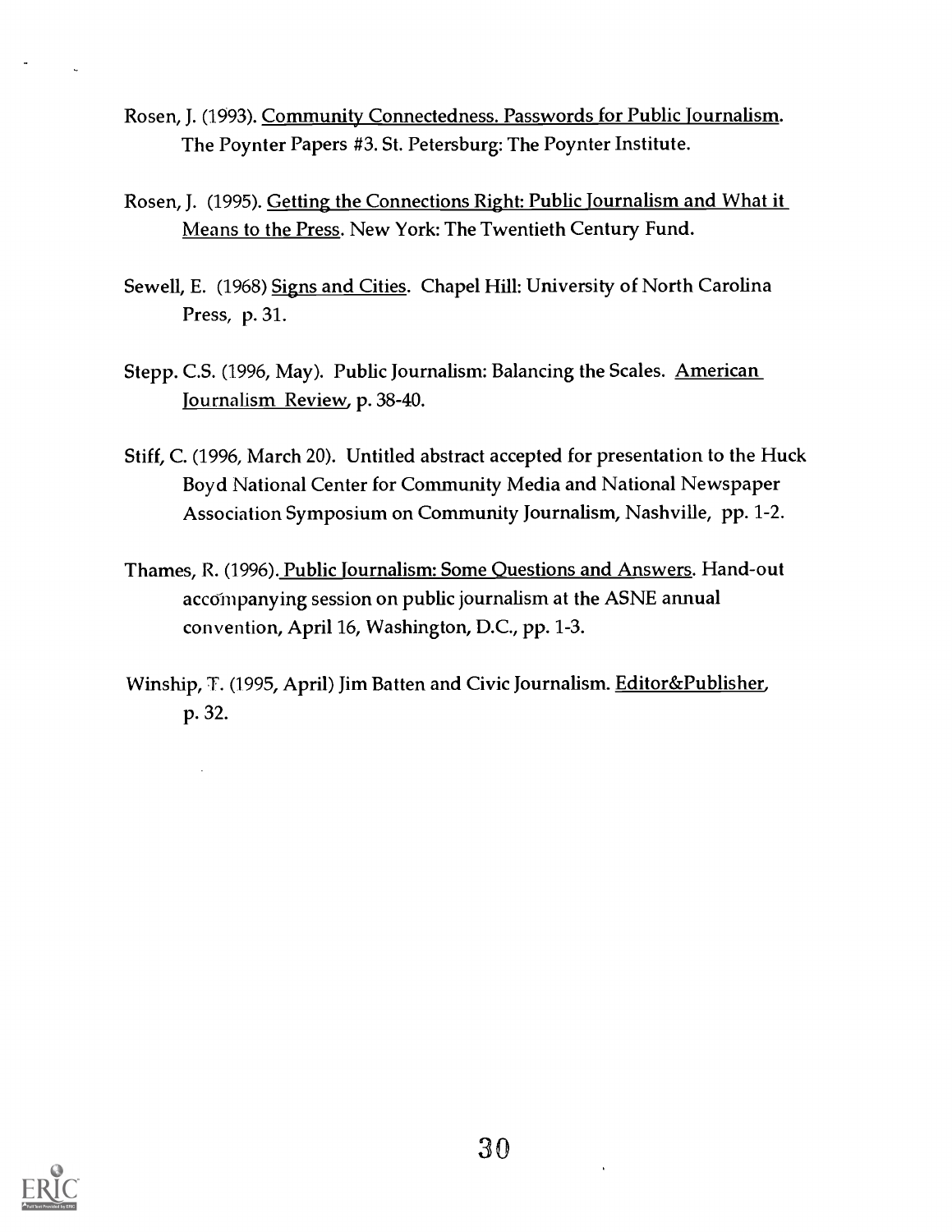$C\geqslant C$ 492



#### U.S. Department of Education Office of Educational Research and Improvement (OERI) Educational Resources Information Center (ERIC)



# REPRODUCTION RELEASE

(Specific Document)

## I. DOCUMENT IDENTIFICATION:

| Title: Back to the Future: The Resurgence of |                          |
|----------------------------------------------|--------------------------|
| Author(s):                                   |                          |
| Corporate Source:                            | <b>Publication Date:</b> |

## II. REPRODUCTION RELEASE:

In order to disseminate as widely as possible timely and significant materials of interest to the educational community, documents announced in the monthly abstract journal of the ERIC system, Resources in Education (RIE), are usually made available to users in microfiche, reproduced paper copy, and electronic/optical media, and sold through the ERIC Document Reproduction Service (EDRS) or other ERIC vendors. Credit is given to the source of each document, and, if reproduction release is granted, one of the following notices is affixed to the document.

If permission is granted to reproduce and disseminate the identified document, please CHECK ONE of the following two options and sign at the bottom of the page.



Documents will be processed as indicated provided reproduction quality permits. If permission to reproduce is granted, but neither box is checked, documents will be processed at Level 1.

|                          | "I hereby grant to the Educational Resources Information Center (ERIC) nonexclusive permission to reproduce and disseminate<br>this document as indicated above. Reproduction from the ERIC microfiche or electronic/optical media by persons other than<br>ERIC employees and its system contractors requires permission from the copyright holder. Exception is made for non-profit<br>reproduction by libraries and other service agencies to satisfy information needs of educators in response to discrete inquiries." |                          |
|--------------------------|-----------------------------------------------------------------------------------------------------------------------------------------------------------------------------------------------------------------------------------------------------------------------------------------------------------------------------------------------------------------------------------------------------------------------------------------------------------------------------------------------------------------------------|--------------------------|
| Sign<br>nere-t<br>please | Signature:                                                                                                                                                                                                                                                                                                                                                                                                                                                                                                                  | <b>Printed Name</b>      |
|                          | tion/Address:<br>TNEOIF BLDG<br>COLLEGE of Communications                                                                                                                                                                                                                                                                                                                                                                                                                                                                   | Telephone:               |
| $\bullet$                |                                                                                                                                                                                                                                                                                                                                                                                                                                                                                                                             | E-Mail Address:<br>Date: |